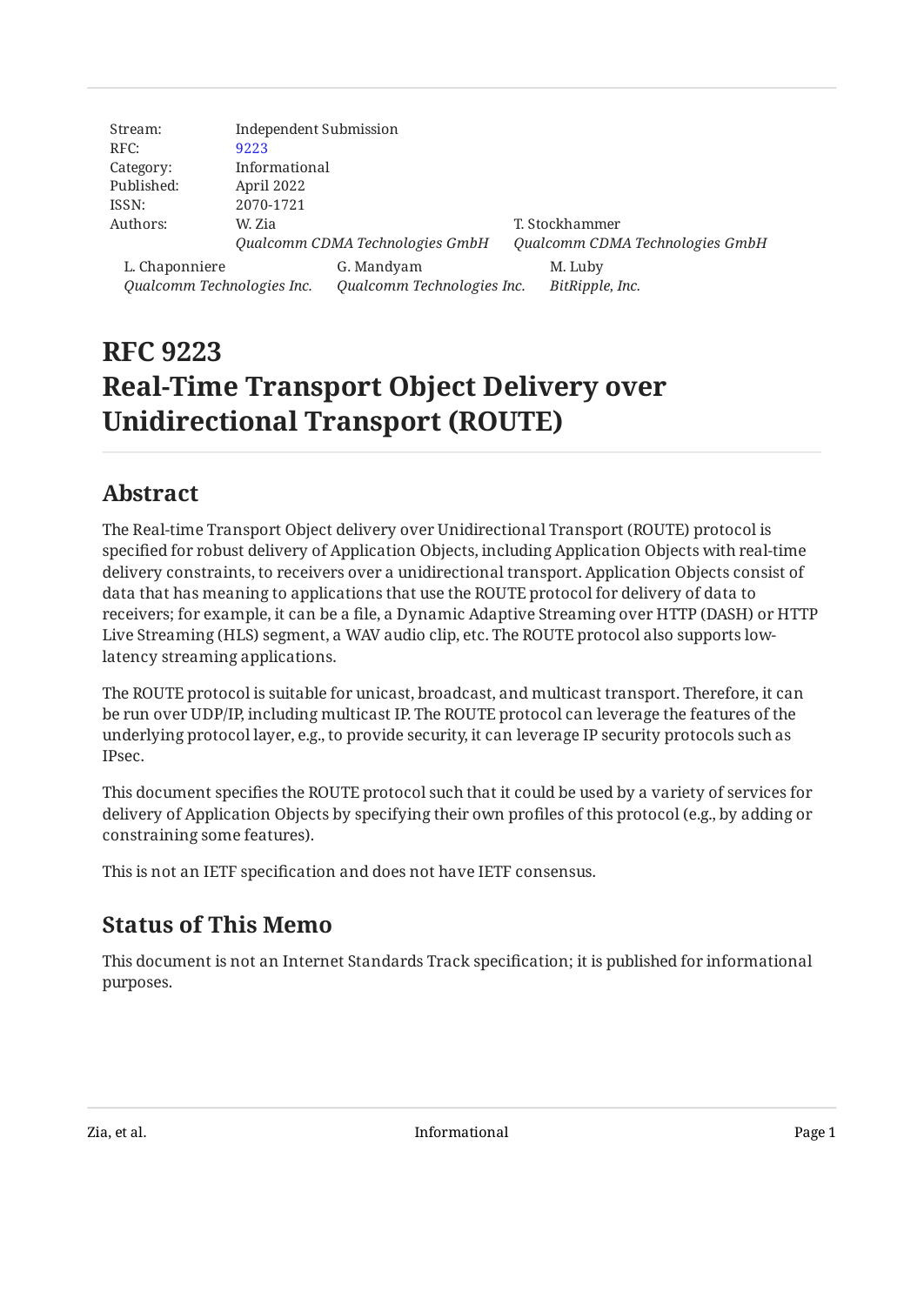This is a contribution to the RFC Series, independently of any other RFC stream. The RFC Editor has chosen to publish this document at its discretion and makes no statement about its value for implementation or deployment. Documents approved for publication by the RFC Editor are not candidates for any level of Internet Standard; see Section 2 of RFC 7841.

Information about the current status of this document, any errata, and how to provide feedback on it may be obtained at [https://www.rfc-editor.org/info/rfc9223.](https://www.rfc-editor.org/info/rfc9223)

## <span id="page-1-0"></span>**[Copyright Notice](#page-1-0)**

Copyright (c) 2022 IETF Trust and the persons identified as the document authors. All rights reserved.

This document is subject to BCP 78 and the IETF Trust's Legal Provisions Relating to IETF Documents (<https://trustee.ietf.org/license-info>) in effect on the date of publication of this document. Please review these documents carefully, as they describe your rights and restrictions with respect to this document.

## <span id="page-1-1"></span>**[Table of Contents](#page-1-1)**

- [1](#page-3-0). [Introduction](#page-3-0)
	- [1.1.](#page-3-1) [Overview](#page-3-1)
	- [1.2.](#page-5-0) [Protocol Stack for ROUTE](#page-5-0)
	- [1.3.](#page-5-1) [Data Model](#page-5-1)
	- [1.4.](#page-6-0) [Architecture and Scope of Speci](#page-6-0)fication
	- [1.5.](#page-7-0) [Conventions Used in This Document](#page-7-0)
- [2](#page-7-1). [ROUTE Packet Format](#page-7-1)
	- [2.1.](#page-7-2) [Packet Structure and Header Fields](#page-7-2)
	- [2.2.](#page-9-0) [LCT Header Extensions](#page-9-0)
	- [2.3.](#page-10-0) [FEC Payload ID for Source Flows](#page-10-0)
	- [2.4.](#page-10-1) [FEC Payload ID for Repair Flows](#page-10-1)
- [3](#page-10-2). [Session Metadata](#page-10-2)
	- [3.1.](#page-11-0) [Generic Metadata](#page-11-0)
	- [3.2.](#page-11-1) [Session Metadata for Source Flows](#page-11-1)
	- [3.3.](#page-12-0) [Session Metadata for Repair Flows](#page-12-0)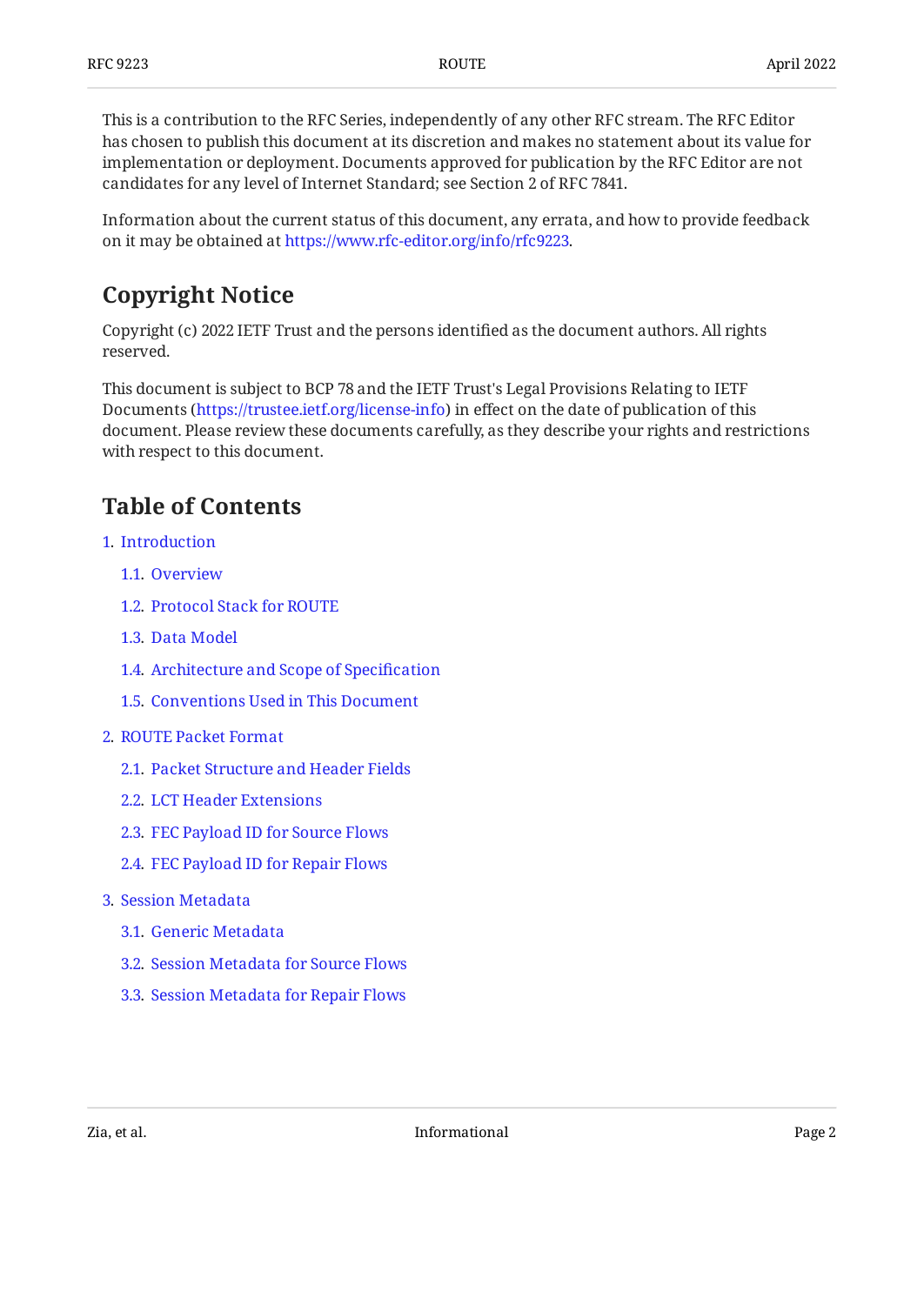- [4](#page-12-1). [Delivery Object Mode](#page-12-1)
	- [4.1.](#page-13-0) [File Mode](#page-13-0)
		- [4.1.1](#page-13-1). [Extensions to FDT](#page-13-1)
		- [4.1.2](#page-14-0). [Constraints on Extended FDT](#page-14-0)
	- [4.2.](#page-14-1) [Entity Mode](#page-14-1)
	- [4.3.](#page-14-2) [Unsigned Package Mode](#page-14-2)
	- [4.4.](#page-15-0) [Signed Package Mode](#page-15-0)
- [5](#page-15-1). [Sender Operation](#page-15-1)
	- [5.1.](#page-15-2) [Usage of ALC and LCT for Source Flow](#page-15-2)
	- [5.2.](#page-16-0) [ROUTE Packetization for Source Flow](#page-16-0)
		- [5.2.1](#page-16-1). [Basic ROUTE Packetization](#page-16-1)
		- [5.2.2](#page-17-0). [ROUTE Packetization for CMAF Chunked Content](#page-17-0)
	- [5.3.](#page-17-1) [Timing of Packet Emission](#page-17-1)
	- [5.4.](#page-17-2) [Extended FDT Encoding for File Mode Sending](#page-17-2)
	- [5.5.](#page-18-0) [FEC Framework Considerations](#page-18-0)
	- [5.6.](#page-18-1) [FEC Transport Object Construction](#page-18-1)
	- [5.7.](#page-19-0) [Super-Object Construction](#page-19-0)
	- [5.8.](#page-20-0) [Repair Packet Considerations](#page-20-0)
	- [5.9.](#page-20-1) [Summary FEC Information](#page-20-1)
- [6](#page-21-0). [Receiver Operation](#page-21-0)
	- [6.1.](#page-21-1) [Basic Application Object Recovery for Source Flows](#page-21-1)
	- [6.2.](#page-23-0) [Fast Stream Acquisition](#page-23-0)
	- [6.3.](#page-23-1) [Generating Extended FDT-Instance for File Mode](#page-23-1)
		- [6.3.1](#page-23-2). [File Template Substitution for Content-Location Derivation](#page-23-2)
		- [6.3.2](#page-23-3). [File@Transfer-Length Derivation](#page-23-3)
		- [6.3.3](#page-24-0). [FDT-Instance@Expires Derivation](#page-24-0)
- [7](#page-24-1). [FEC Application](#page-24-1)
	- [7.1.](#page-24-2) [General FEC Application Guidelines](#page-24-2)
	- [7.2.](#page-24-3) [TOI Mapping](#page-24-3)
	- [7.3.](#page-25-0) [Delivery Object Reception Timeout](#page-25-0)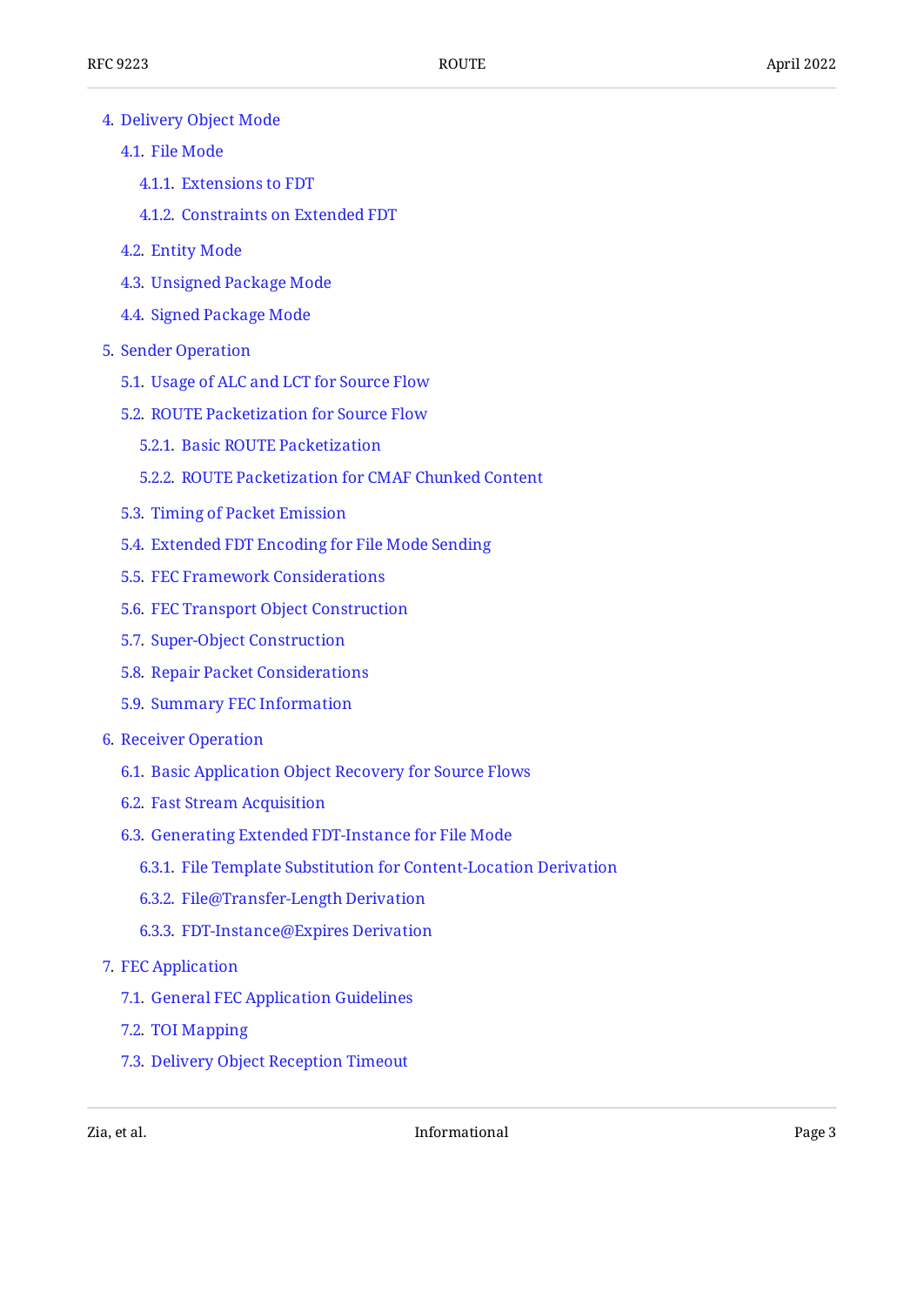| 7.4. Example FEC Operation                       |
|--------------------------------------------------|
| 8. Considerations for Defining ROUTE Profiles    |
| 9. ROUTE Concepts                                |
| 9.1. ROUTE Modes of Delivery                     |
| 9.2. File Mode Optimizations                     |
| 9.3. In-Band Signaling of Object Transfer Length |
| 9.4. Repair Protocol Concepts                    |
| 10. Interoperability Chart                       |
| 11. Security and Privacy Considerations          |
| 11.1. Security Considerations                    |
| 11.2. Privacy Considerations                     |
| 12. IANA Considerations                          |
| <b>13. References</b>                            |
| 13.1. Normative References                       |
| 13.2. Informative References                     |
| Acknowledgments                                  |
|                                                  |

<span id="page-3-0"></span>

[Authors' Addresses](#page-33-1)

### <span id="page-3-1"></span>**[1. Introduction](#page-3-0)**

#### **[1.1. Overview](#page-3-1)**

The Real-time Transport Object delivery over Unidirectional Transport (ROUTE) protocol can be used for robust delivery of Application Objects, including Application Objects with real-time delivery constraints, to receivers over a unidirectional transport. Unidirectional transport in this document has identical meaning to that in RFC 6726 [[RFC6726\]](#page-32-1), i.e., transport in the direction of receiver(s) from a sender. The robustness is enabled by a built-in mechanism, e.g., signaling for loss detection, enabling loss recovery, and optionally integrating application-layer Forward Error Correction (FEC).

Application Objects consist of data that has meaning to applications that use the ROUTE protocol for delivery of data to receivers, e.g., an Application Object can be a file, an MPEG Dynamic Adaptive Streaming over HTTP (DASH) [[DASH\]](#page-32-2) video segment, a WAV audio clip, an MPEG Common Media Application Format (CMAF) [CMAF] addressable resource, an MPEG-4 video clip, etc.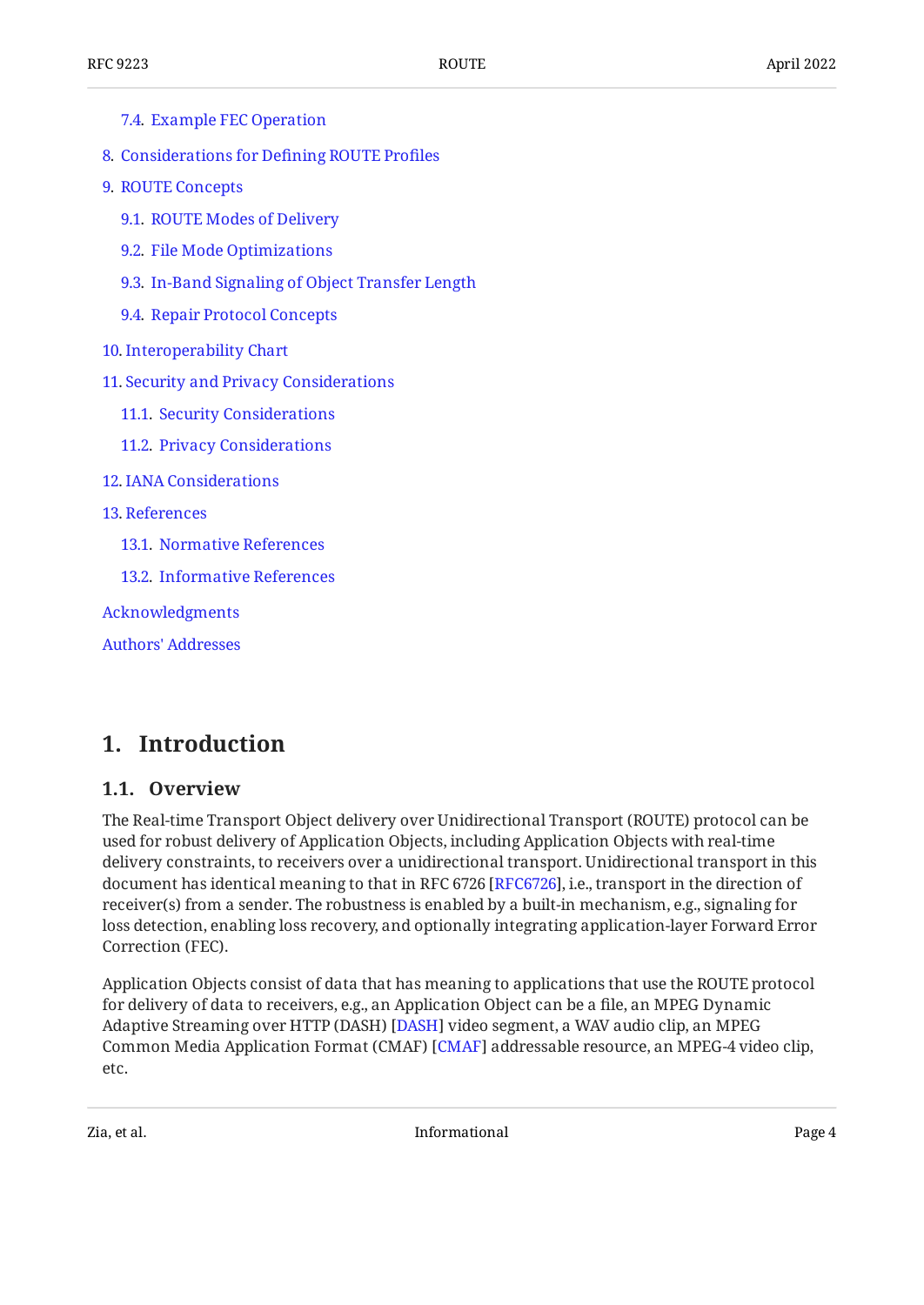The ROUTE protocol is designed to enable delivery of sequences of related Application Objects in a timely manner to receivers, e.g., a sequence of DASH video segments associated to a Representation or a sequence of CMAF addressable resources associated to a CMAF Track. The applications of this protocol target services enabled on media consumption devices such as smartphones, tablets, television sets, and so on. Most of these applications are real-time in the sense that they are sensitive to and rely upon such timely reception of data. The ROUTE protocol also supports chunked delivery of real-time Application Objects to enable low-latency streaming applications (similar in its properties to chunked delivery using HTTP). The protocol also enables low-latency delivery of DASH and Apple HTTP Live Streaming (HLS) content with CMAF Chunks.

Content not intended for rendering in real time as it is received (e.g., a downloaded application), a file comprising continuous or discrete media and belonging to an app-based feature, or a file containing (opaque) data to be consumed by a Digital Rights Management (DRM) system client can also be delivered by ROUTE.

The ROUTE protocol supports a caching model where Application Objects are recovered into a cache at the receiver and may be made available to applications via standard HTTP requests from the cache. Many current day applications rely on using HTTP to access content; hence, this approach enables such applications in broadcast/multicast environments.

ROUTE is aligned with File Delivery over Unidirectional Transport (FLUTE) as defined in RFC 6726  $[REG726]$  as well as the extensions defined in Multimedia Broadcast/Multicast Service (MBMS) [[MBMS\]](#page-32-4), but it also makes use of some principles of FCAST (Object Delivery for the Asynchronous Layered Coding (ALC) and NACK-Oriented Reliable Multicast (NORM) Protocols) as defined in RFC 6968 [RFC6968]; for example, object metadata and the object content may be sent together in a compound object.

The alignment to FLUTE is enabled since in addition to reusing several of the basic FLUTE protocol features, as referred to by this document, certain optimizations and restrictions are added that enable optimized support for real-time delivery of media data; hence, the name of the protocol. Among others, the source ROUTE protocol enables or enhances the following functionalities:

- Real-time delivery of object-based media data •
- $\bullet$  Flexible packetization, including enabling media-aware packetization as well as transportaware packetization of delivery objects
- $\bullet$  Independence of Application Objects and delivery objects, i.e., a delivery object may be a part of a file or may be a group of files.

Advanced Television Systems Committee (ATSC) 3.0 specifies the ROUTE protocol integrated with an ATSC 3.0 services layer. That specification will be referred to as ATSC-ROUTE [ATSCA331] for the remainder of this document. Digital Video Broadcasting (DVB) has specified a profile of ATSC-ROUTE in DVB Adaptive Media Streaming over IP Multicast (DVB-MABR) . This [DVBMABR] document specifies the Application Object delivery aspects (delivery protocol) for such services, as the corresponding delivery protocol could be used as a reference by a variety of services by specifying profiles of ROUTE in their respective fora, e.g., by adding new optional features atop or by restricting various optional features specified in this document in a specific service standard.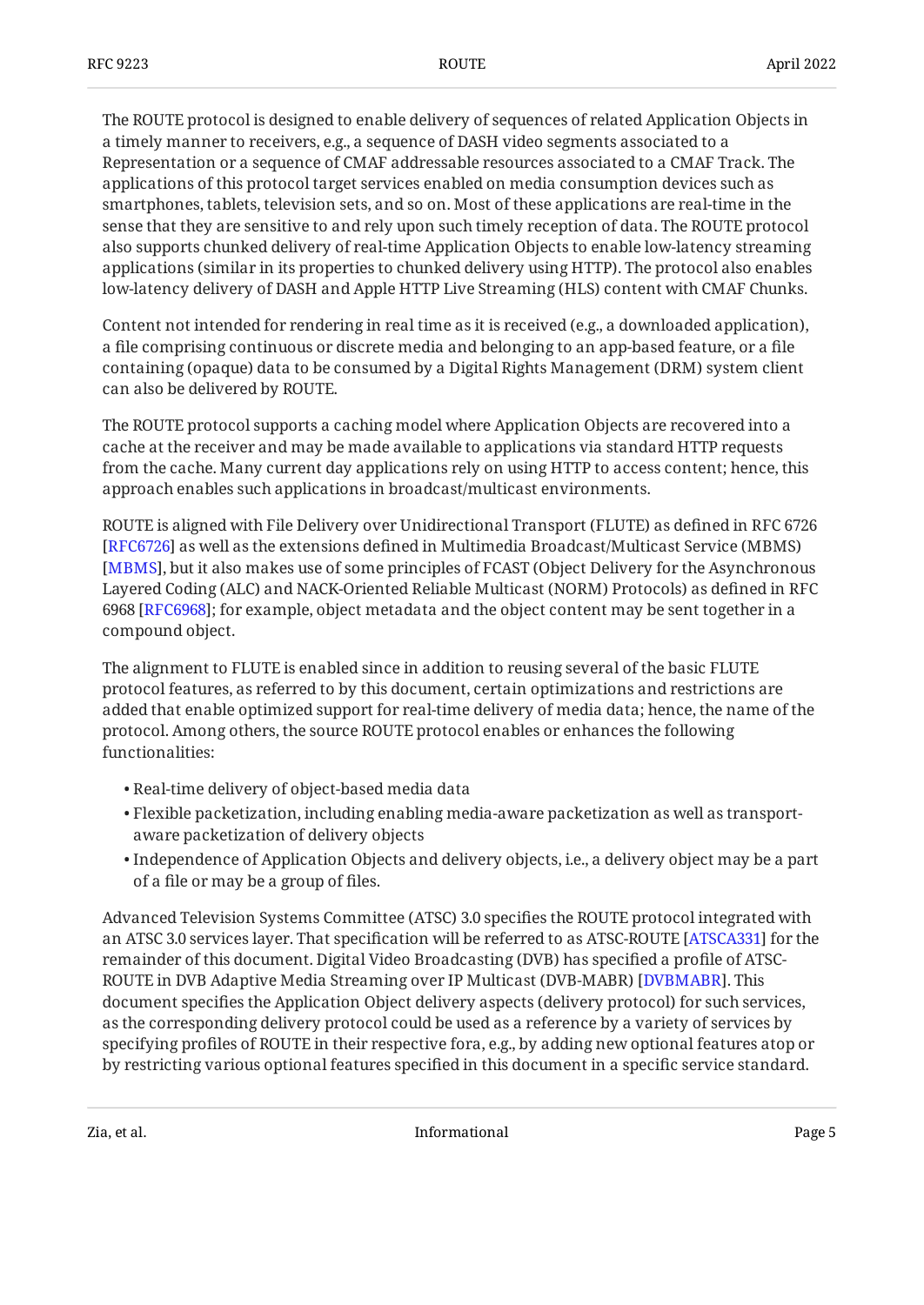Hence, in the context of this document, the aforementioned ATSC-ROUTE and DVB-MABR are the services using ROUTE. The definition of profiles by the services also have to give due consideration to compatibility issues, and some related guidelines are also provided in this document.

This document is not an IETF specification and does not have IETF consensus. It is provided here to aid the production of interoperable implementations.

### <span id="page-5-0"></span>**[1.2. Protocol Stack for ROUTE](#page-5-0)**

ROUTE delivers Application Objects such as MPEG DASH or HLS segments and optionally the associated repair data, operating over UDP/IP networks, as depicted in [Table 1.](#page-5-2) The session metadata signaling to realize a ROUTE session as specified in this document **MAY** be delivered out of band or in band as well. Since ROUTE delivers objects in an application cache at the receiver from where the application can access them using HTTP, an application like DASH may use its standardized unicast streaming mechanisms in conjunction with ROUTE over broadcast/ multicast to augment the services.

<span id="page-5-3"></span><span id="page-5-2"></span>

| Application (DASH and HLS segments, CMAF Chunks, etc.) |  |  |
|--------------------------------------------------------|--|--|
| <b>ROUTE</b>                                           |  |  |
| <b>UDP</b>                                             |  |  |
| ΙP                                                     |  |  |

*[Table 1:](#page-5-3) [Protocol Layering](#page-5-2)* 

### <span id="page-5-1"></span>**[1.3. Data Model](#page-5-1)**

The ROUTE data model is constituted by the following key concepts.

- Application Object: data that has meaning to the application that uses the ROUTE protocol for delivery of data to receivers, e.g., an Application Object can be a file, a DASH video segment, a WAV audio clip, an MPEG-4 video clip, etc.
- Delivery Object: an object on course of delivery to the application from the ROUTE sender to ROUTE receiver.
- Transport Object: an object identified by the Transport Object Identifier (TOI) in RFC 5651 [[RFC5651\]](#page-31-4). It **MAY** be either a source or a repair object, depending on if it is carried by a Source Flow or a Repair Flow, respectively.
- Transport Session: a Layered Coding Transport (LCT) channel, as defined by RFC 5651 [RFC5651]. A Transport Session **SHALL** be uniquely identified by a unique Transport Session Identifier (TSI) value in the LCT header. The TSI is scoped by the IP address of the sender, and the IP address of the sender together with the TSI uniquely identify the session. Transport Sessions are a subset of a ROUTE session. For media delivery, a Transport Session would typically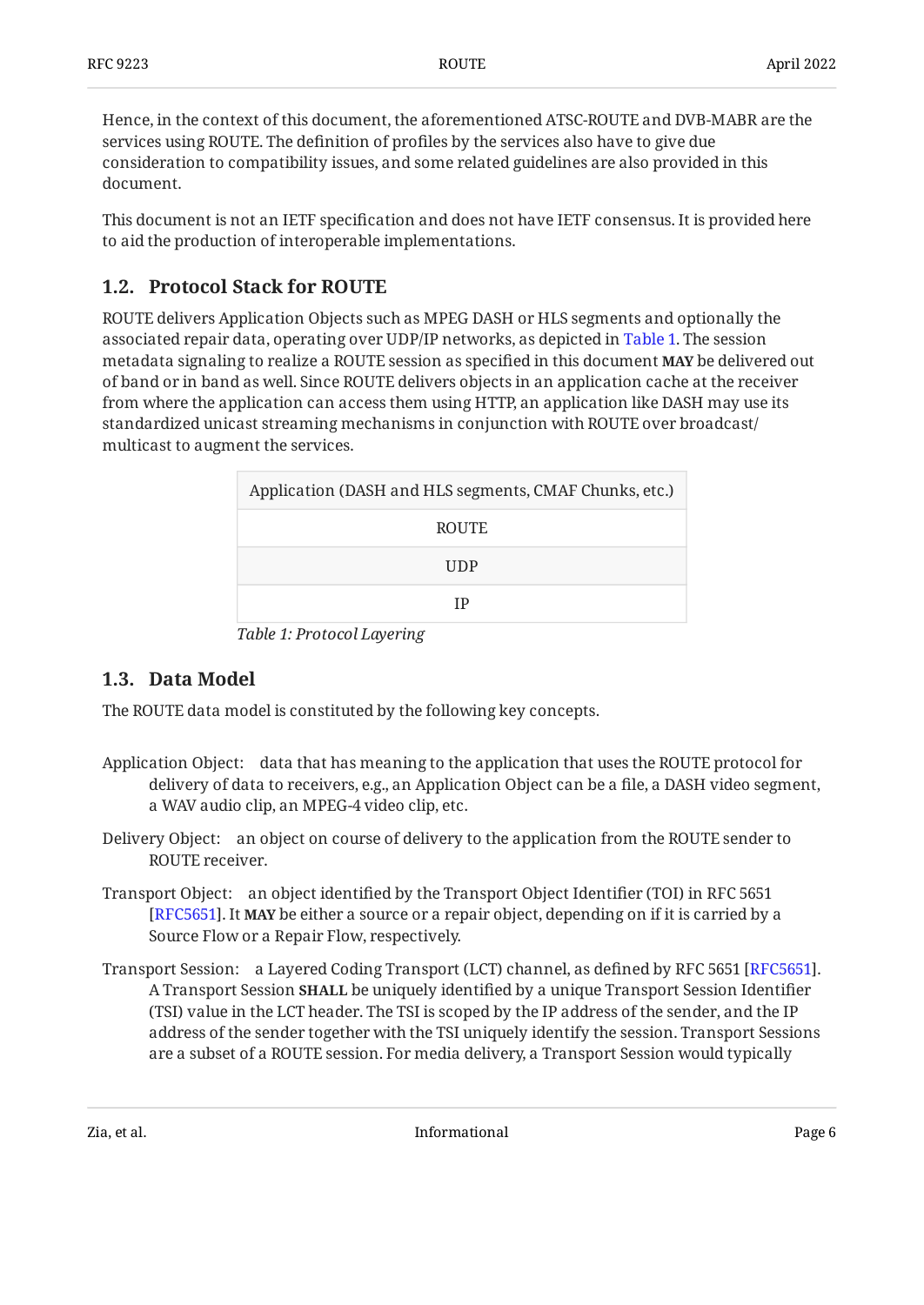carry a media component, for example, a DASH Representation. Within each Transport Session, one or more objects are carried, typically objects that are related, e.g., DASH segments associated to one Representation.

- ROUTE Session: an ensemble or multiplex of one or more Transport Sessions. Each ROUTE session is associated with an IP address/port combination. A ROUTE session typically carries one or more media components of streaming media e.g., Representations associated with a DASH Media Presentation.
- Source Flow: a Transport Session carrying source data. Source Flow is independent of the Repair Flow, i.e., the Source Flow **MAY** be used by a ROUTE receiver without the ROUTE Repair Flows.

<span id="page-6-0"></span>Repair Flow: a Transport Session carrying repair data for one or more Source Flows.

### **[1.4. Architecture and Scope of Speci](#page-6-0)fication**

The scope of the ROUTE protocol is to enable robust and real-time transport of delivery objects using LCT packets. This architecture is depicted in [Figure 1.](#page-7-3)

The normative aspects of the ROUTE protocol focus on the following aspects:

- The format of the LCT packets that carry the transport objects. •
- $\bullet$  The robust transport of the delivery object using a repair protocol based on Forward Error Correction (FEC).
- The definition and possible carriage of object metadata along with the delivery objects. Metadata may be conveyed in LCT packets and/or separate objects.
- The ROUTE session, LCT channel, and delivery object description provided as service metadata signaling to enable the reception of objects.
- <span id="page-6-1"></span> $\bullet$  The normative aspects (formats, semantics) of the delivery objects conveyed as a content manifest to be delivered along with the objects to optimize the performance for specific applications e.g., real-time delivery. The objects and manifest are made available to the application through an Application Object cache. The interface of this cache to the application is not specified in this document; however, it will typically be enabled by the application acting as an HTTP client and the cache as the HTTP server.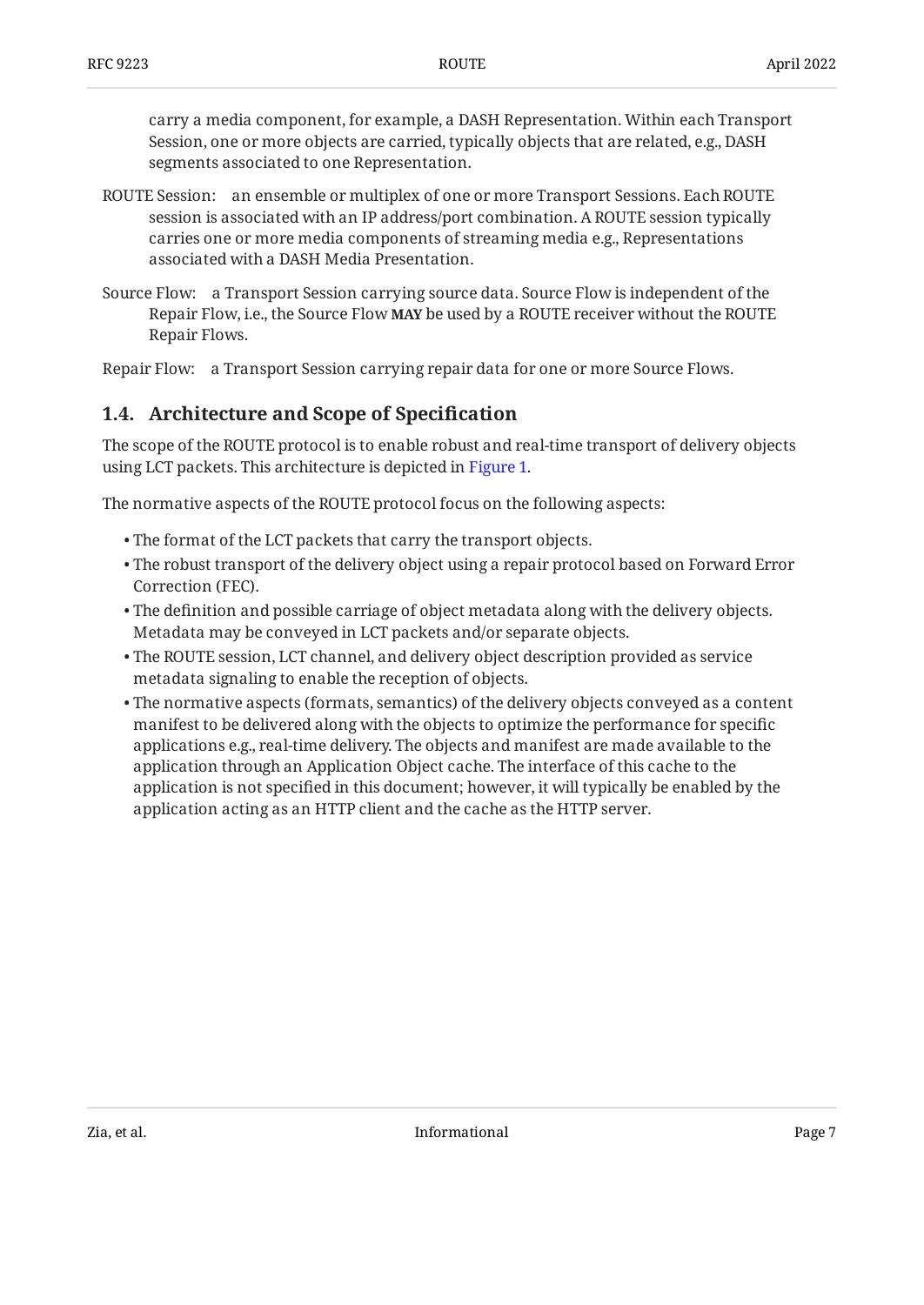<span id="page-7-3"></span>

<span id="page-7-0"></span>*[Figure 1:](#page-7-3) [Architecture/Functional Block Diagram](#page-6-1)* 

### **[1.5. Conventions Used in This Document](#page-7-0)**

The key words "MUST", "MUST NOT", "REQUIRED", "SHALL", "SHALL NOT", "SHOULD", "SHOULD NOT", "**RECOMMENDED", "NOT RECOMMENDED", "MAY",** and "OPTIONAL" in this document are to be interpreted as described in BCP 14 [RFC2119] [RFC8174] when, and only when, they appear in all capitals, as shown here.

### <span id="page-7-2"></span><span id="page-7-1"></span>**[2. ROUTE Packet Format](#page-7-1)**

### **[2.1. Packet Structure and Header Fields](#page-7-2)**

<span id="page-7-4"></span>The packet format used by ROUTE Source Flows and Repair Flows follows the ALC packet format specified in RFC 5775 [\[RFC5775\]](#page-31-6) with the UDP header followed by the default LCT header and the source FEC Payload ID followed by the packet payload. The overall ROUTE packet format is as depicted in [Figure 2.](#page-8-0)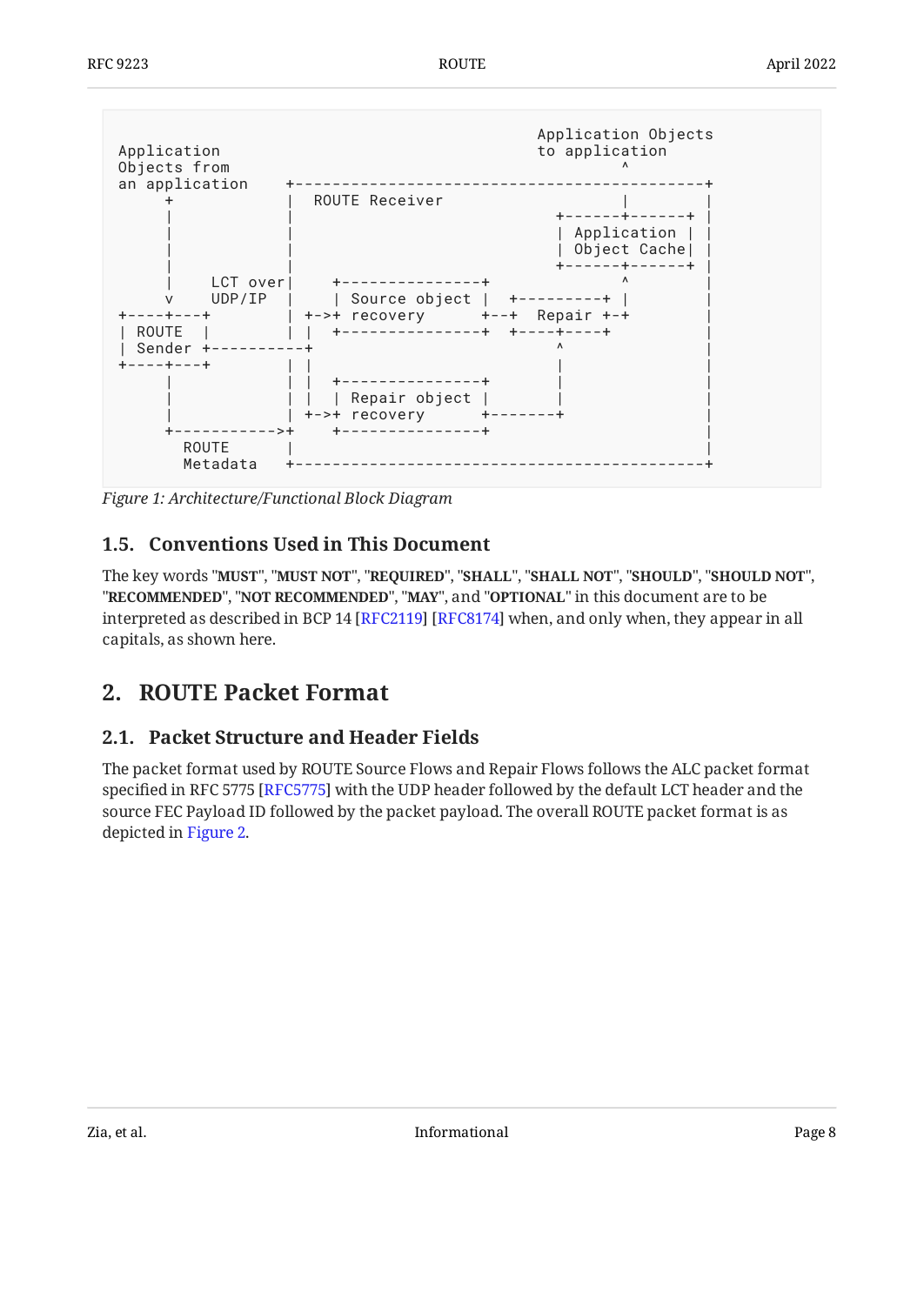<span id="page-8-0"></span>

| Ø<br>0 1 2 3 4 5 6 7 8 9 0 1 2 3 4 5 6 7 8 9 0 1 2 3 4 5 6 7 8 9 0 1 |  |  |  |  |
|----------------------------------------------------------------------|--|--|--|--|
| UDP Header                                                           |  |  |  |  |
| Default LCT header                                                   |  |  |  |  |
| FEC Payload ID<br>------------------------------                     |  |  |  |  |
| Payload Data                                                         |  |  |  |  |
|                                                                      |  |  |  |  |

*[Figure 2:](#page-8-0) [Overall ROUTE Packet Format](#page-7-4)* 

The Default LCT header is as defined in the LCT building block in RFC 5651 [RFC5651].

The LCT packet header fields **SHALL** be used as defined by the LCT building block in RFC 5651 [[RFC5651\]](#page-31-4). The semantics and usage of the following LCT header fields **SHALL** be further constrained in ROUTE as follows:

- Version number (V): This 4-bit field indicates the protocol version number. The version number **SHALL** be set to '0001', as specified in RFC 5651 [RFC5651].
- Congestion Control flag (C) field: This 2-bit field, as defined in RFC 5651 [\[RFC5651\]](#page-31-4), **SHALL** be set to '00'.
- Protocol-Specific Indication (PSI): The most significant bit of this 2-bit flag is called the Source Packet Indicator (SPI) and indicates whether the current packet is a source packet or a FEC repair packet. The SPI **SHALL** be set to '1' to indicate a source packet and **SHALL** bet set to '0' to indicate a repair packet.
- Transport Session Identifier flag (S): This 1-bit field **SHALL** be set to '1' to indicate a 32-bit word in the TSI field.
- Transport Object Identifier flag (O): This 2-bit field **SHALL** be set to '01' to indicate the number of full 32-bit words in the TOI field.
- Half-word flag (H): This 1-bit field **SHALL** be set to '0' to indicate that no half-word field sizes are used.
- Codepoint (CP): This 8-bit field is used to indicate the type of the payload that is carried by this packet; for ROUTE, it is defined as shown below to indicate the type of delivery object carried in the payload of the associated ROUTE packet. The remaining unmapped Codepoint values can be used by a service using ROUTE. In this case, the Codepoint values **SHALL** follow the semantics specified in the following table. "IS" stands for Initialization Segment of the media content such as the DASH Initialization Segment [DASH]. The various modes of operation in the table (File/Entity/Package Mode) are specified in [Section 4.](#page-12-1) The table also lists a Codepoint value range that is reserved for future service-specific uses.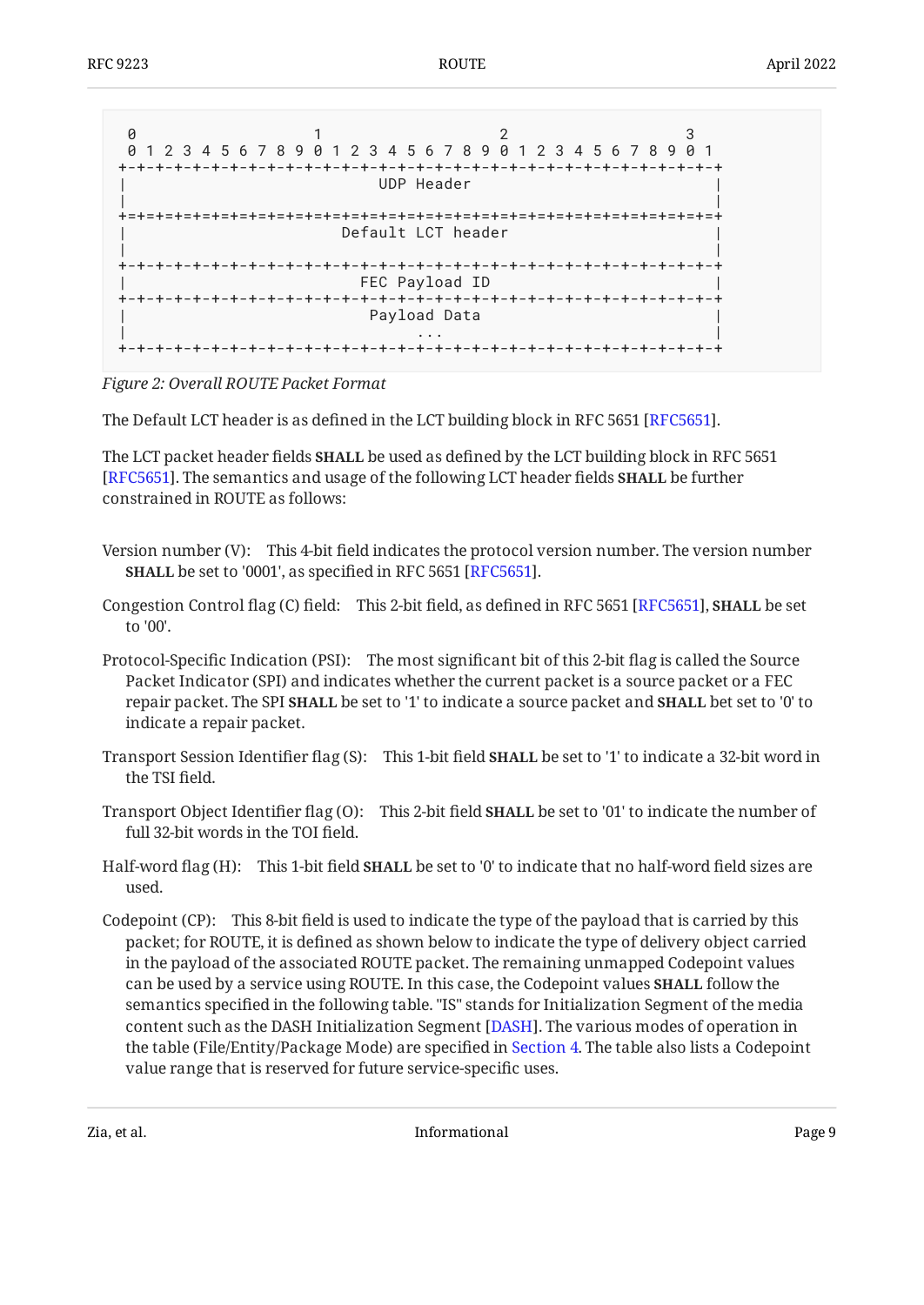<span id="page-9-2"></span><span id="page-9-1"></span>

| <b>Codepoint value Semantics</b> |                                                        |
|----------------------------------|--------------------------------------------------------|
| $\theta$                         | Reserved (not used)                                    |
| 1                                | Non Real Time (NRT) - File Mode                        |
| $\overline{2}$                   | NRT - Entity Mode                                      |
| 3                                | NRT - Unsigned Package Mode                            |
| $\overline{4}$                   | NRT - Signed Package Mode                              |
| 5                                | New IS, timeline changed                               |
| 6                                | New IS, timeline continued                             |
| 7                                | Redundant IS                                           |
| 8                                | Media Segment, File Mode                               |
| 9                                | Media Segment, Entity Mode                             |
| 10                               | Media Segment, File Mode with CMAF Random Access chunk |
| $11 - 255$                       | Reserved, service-specific                             |

*[Table 2](#page-9-1): [Codepoint Values](#page-9-2)* 

- Congestion Control Information (CCI): For packets carrying DASH segments, CCI **MAY** convey the 32-bit earliest presentation time [DASH] of the DASH segment contained in the ROUTE packet. In this case, this information can be used by a ROUTE receiver for fast stream acquisition (details in [Section 6.2](#page-23-0)). Otherwise, this field **SHALL** be set to 0.
- Transport Session Identifier (TSI): This 32-bit field identifies the Transport Session in ROUTE. The context of the Transport Session is provided by signaling metadata. The value TSI = 0 **SHALL** only be used for service-specific signaling.
- Transport Object Identifier (TOI): This 32-bit field **SHALL** identify the object within this session to which the payload of the current packet belongs. The mapping of the TOI field to the object is provided by the Extended File Delivery Table (FDT).

### <span id="page-9-0"></span>**[2.2. LCT Header Extensions](#page-9-0)**

The following LCT header extensions are defined or used by ROUTE:

EXT\_FTI: as specified in RFC 5775.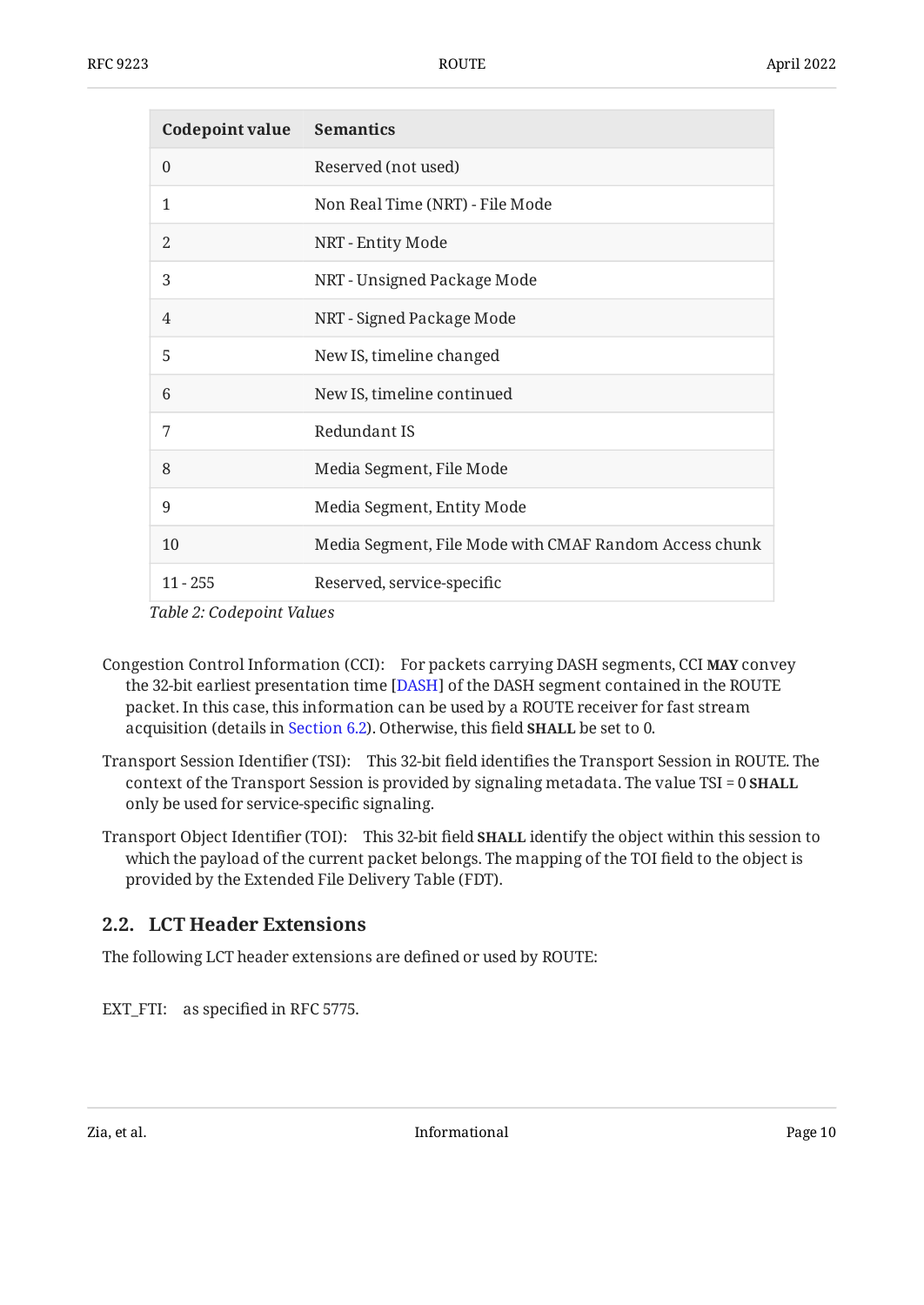EXT\_TOL: the length in bytes of the multicast transport object shall be signaled using EXT\_TOL as specified by ATSC-ROUTE [ATSCA331] with 24 bits or, if required, 48 bits of Transfer Length. The frequency of using the EXT\_TOL header extension is determined by channel conditions that may cause the loss of the packet carrying the Close Object flag (B) [RFC5651].

NOTE: The transport object length can also be determined without the use of EXT\_TOL by examining the LCT packet with the Close Object flag (B). However, if this packet is lost, then the EXT\_TOL information can be used by the receiver to determine the transport object length.

EXT\_TIME Header: as specified in RFC 5651 [RFC5651]. The Sender Current Time **SHALL** be signaled using EXT\_TIME.

### <span id="page-10-0"></span>**[2.3. FEC Payload ID for Source Flows](#page-10-0)**

The syntax of the FEC Payload ID for the Compact No-Code FEC Scheme used in ROUTE Source Flows is a 32-bit unsigned integer value that **SHALL** express the start\_offset as an octet number corresponding to the first octet of the fragment of the delivery object carried in this packet. The start\_offset value for the first fragment of any delivery object **SHALL** be set to 0. [Figure 3](#page-10-3) shows the 32-bit start\_offset field.

<span id="page-10-3"></span>**0** 1 2 3 0 1 2 3 4 5 6 7 8 9 0 1 2 3 4 5 6 7 8 9 0 1 2 3 4 5 6 7 8 9 0 1 +-+-+-+-+-+-+-+-+-+-+-+-+-+-+-+-+-+-+-+-+-+-+-+-+-+-+-+-+-+-+-+-+ | start\_offset | +-+-+-+-+-+-+-+-+-+-+-+-+-+-+-+-+-+-+-+-+-+-+-+-+-+-+-+-+-+-+-+-+

<span id="page-10-1"></span>*[Figure 3: FEC Payload ID for Source Flows](#page-10-3)* 

### **[2.4. FEC Payload ID for Repair Flows](#page-10-1)**

<span id="page-10-2"></span>FEC Payload ID for Repair Flows is specified in RFC 6330 [\[RFC6330](#page-31-7)].

## **[3. Session Metadata](#page-10-2)**

The required session metadata for Source and Repair Flows is specified in the following sections. The list specified here is not exhaustive; a service **MAY** signal more metadata to meet its needs. The data format is also not specified beyond its cardinality; the exact format of specifying the data is left for the service, e.g., by using XML encoding format, as has been done by [[DVBMABR](#page-32-6)] and [[ATSCA331](#page-31-3)]. It is specified in the following if an attribute is mandatory (m), conditional mandatory (cm) or optional (o) to realize a basic ROUTE session. A mandatory field **SHALL** always be present in the session metadata, and a conditional mandatory field **SHALL** be present if the specified condition is true. The delivery of the session metadata to the ROUTE receiver is beyond the scope of this document.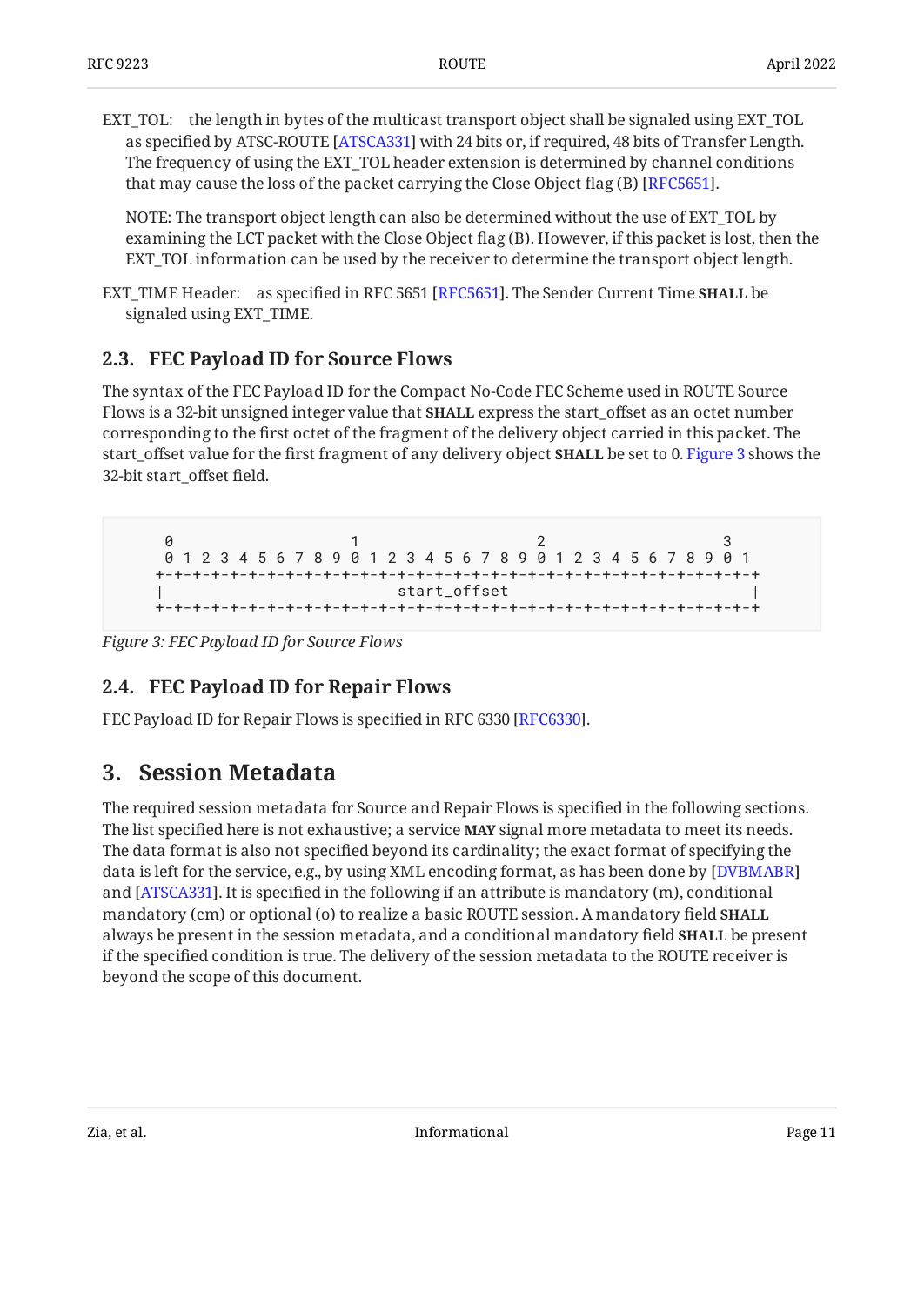### <span id="page-11-0"></span>**[3.1. Generic Metadata](#page-11-0)**

Generic metadata is applicable to both Source and Repair Flows as follows. Before a receiver can join a ROUTE session, the receiver needs to obtain this generic metadata that contains at least the following information:

- ROUTE version number (m): the version number of ROUTE used in this session. The version number conforming to this document **SHALL** be 1.
- Connection ID (m): the unique identifier of a Connection, usually consisting of the following 4 tuple: source IP address/source port number, destination IP address/destination port number. The IP addresses can be IPv4 or IPv6 addresses depending upon which IP version is used by the deployment.

### <span id="page-11-1"></span>**[3.2. Session Metadata for Source Flows](#page-11-1)**

stsi (m): The LCT TSI value corresponding to the Transport Session for the Source Flow.

- rt (o): A Boolean flag that **SHALL** indicate whether the content component carried by this Source Flow corresponds to real-time streaming media or non-real-time content. When set to "true", it **SHALL** be an indication of real-time content, and when absent or set to "false", it **SHALL** be an indication of non-real-time (NRT) content.
- minBufferSize (o): A 32-bit unsigned integer that **SHALL** represent, in kilobytes, the minimum required storage size of the receiver transport buffer for the parent LCT channel of this Source Flow. The buffer holds the data belonging to a source object until its complete reception. This attribute is only applicable when rt = "true".

A service that chooses not to signal this attribute relies on the receiver implementation, which must discard the received data beyond its buffering capability. Such discarding of data will impact the service quality.

- EFDT (cm): When present, **SHALL** contain a single instance of an FDT-Instance element per RFC 6726 FLUTE [RFC6726], which **MAY** contain the optional FDT extensions as defined in [Section](#page-13-0) [4.1.](#page-13-0) The optional EFDT element **MAY** only be present for File Mode of delivery. In File Mode, it **SHALL** be present if this Source Flow transports streaming media segments.
- contentType (o): A string that **SHALL** represent the media type for the media content. It **SHALL** obey the semantics of the Content-Type header as specified by the HTTP/1.1 protocol in RFC 7231 [RFC7231]. This document does not define any new contentType strings. In its absence, the signaling of media type for the media content is beyond the scope of this document.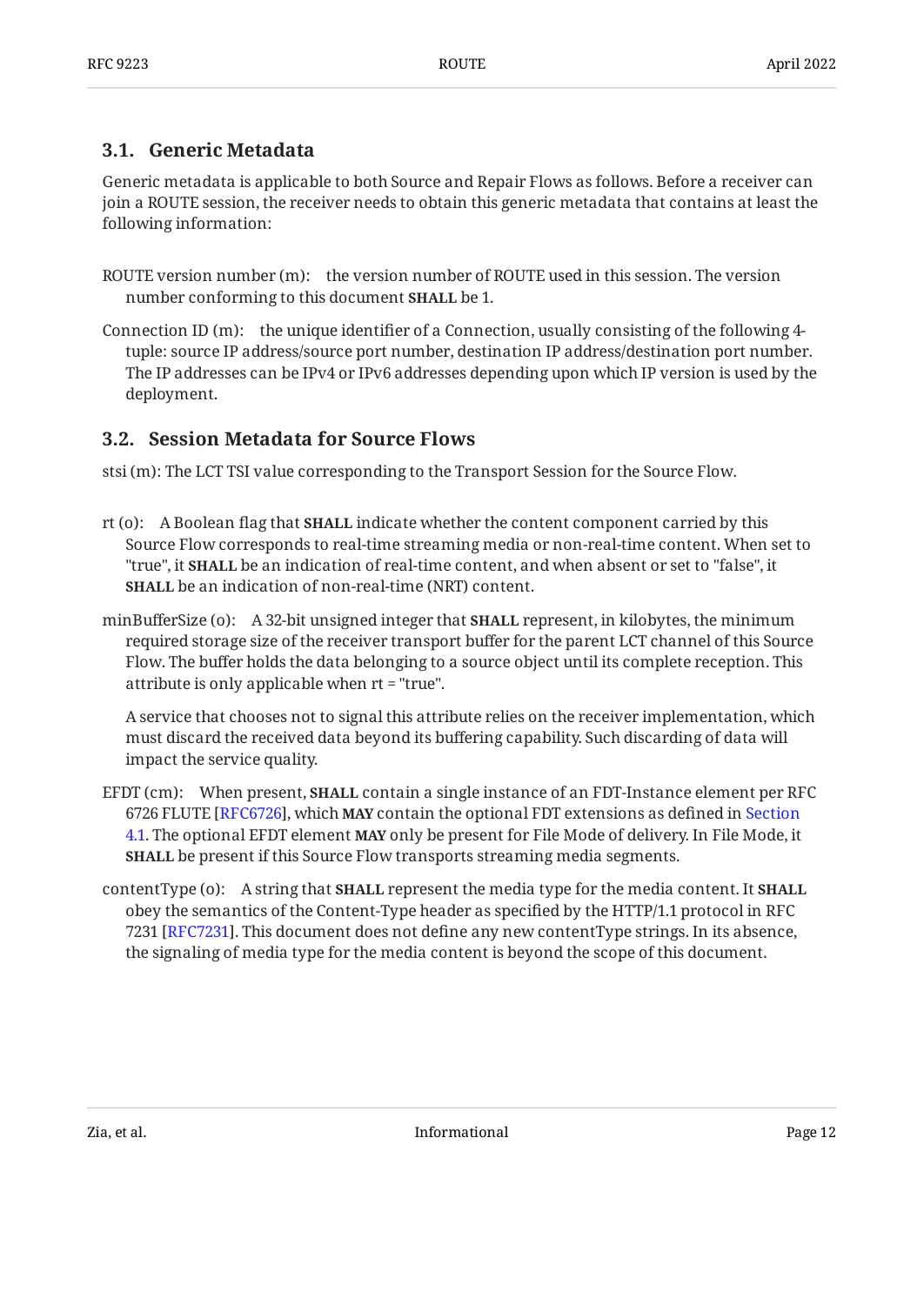applicationMapping (m): A set of identifiers that provide an application-specific mapping of the received Application Objects to the Source Flows. For example, for DASH, this would provide the mapping of a Source Flow to a specific DASH Representation from a Media Presentation Description (MPD), the latter identified by its Representation and corresponding Adaptation Set and Period IDs.

### <span id="page-12-0"></span>**[3.3. Session Metadata for Repair Flows](#page-12-0)**

minBuffSize (o): A 32-bit unsigned integer whose value **SHALL** represent a required size of the receiver transport buffer for AL‑FEC decoding processing. When present, this attribute **SHALL** indicate the minimum buffer size that is required to handle all associated objects that are assigned to a super-object, i.e., a delivery object formed by the concatenation of multiple FEC transport objects in order to bundle these FEC transport objects for AL-FEC protection.

A service that chooses not to signal this attribute relies on the receiver implementation, which must discard the received repair data beyond its buffering capability. Such discarding of data will impact the service quality.

- fecOTI (m): A parameter consisting of the concatenation of Common and Scheme-Specific FEC Object Transmission Information (FEC OTI) as defined in Sections [3.3.2](https://www.rfc-editor.org/rfc/rfc6330#section-3.3.2) and [3.3.3](https://www.rfc-editor.org/rfc/rfc6330#section-3.3.3) of [[RFC6330\]](#page-31-7) and that corresponds to the delivery objects carried in the Source Flow to which this Repair Flow is associated, with the following qualification: the 40-bit Transfer Length (F) field may either represent the actual size of the object, or it is encoded as all zeroes. In the latter case, the FEC transport object size either is unknown or cannot be represented by this attribute. In other words, for the all-zeroes format, the delivery objects in the Source Flow correspond to streaming content, either a live Service whereby content encoding has not yet occurred at the time this session data was generated or pre-recorded streaming content whose delivery object sizes, albeit known at the time of session data generation, are variable and cannot be represented as a single value by the fecOTI attribute.
- ptsi (m): TSI value(s) of each Source Flow protected by this Repair Flow.
- mappingTOIx (o): Values of the constant X for use in deriving the TOI of the delivery object of each protected Source Flow from the TOI of the FEC (super-)object. The default value is "1". Multiple mappingTOIx values **MAY** be provided for each protected Source Flow depending upon the usage of FEC (super-)object.
- <span id="page-12-1"></span>mappingTOIy (o): The corresponding constant Y to each mappingTOIx, when present, for use in deriving the parent SourceTOI value from the above equation. The default value is "0".

## **[4. Delivery Object Mode](#page-12-1)**

ROUTE provides several different delivery object modes, and one of these modes may suit the application needs better for a given Transport Session. A delivery object is self contained for the application, typically associated with certain properties, metadata, and timing-related information relevant to the application. The signaling of the delivery object mode is done on an object basis using Codepoint as specified in [Section 2.1](#page-7-2).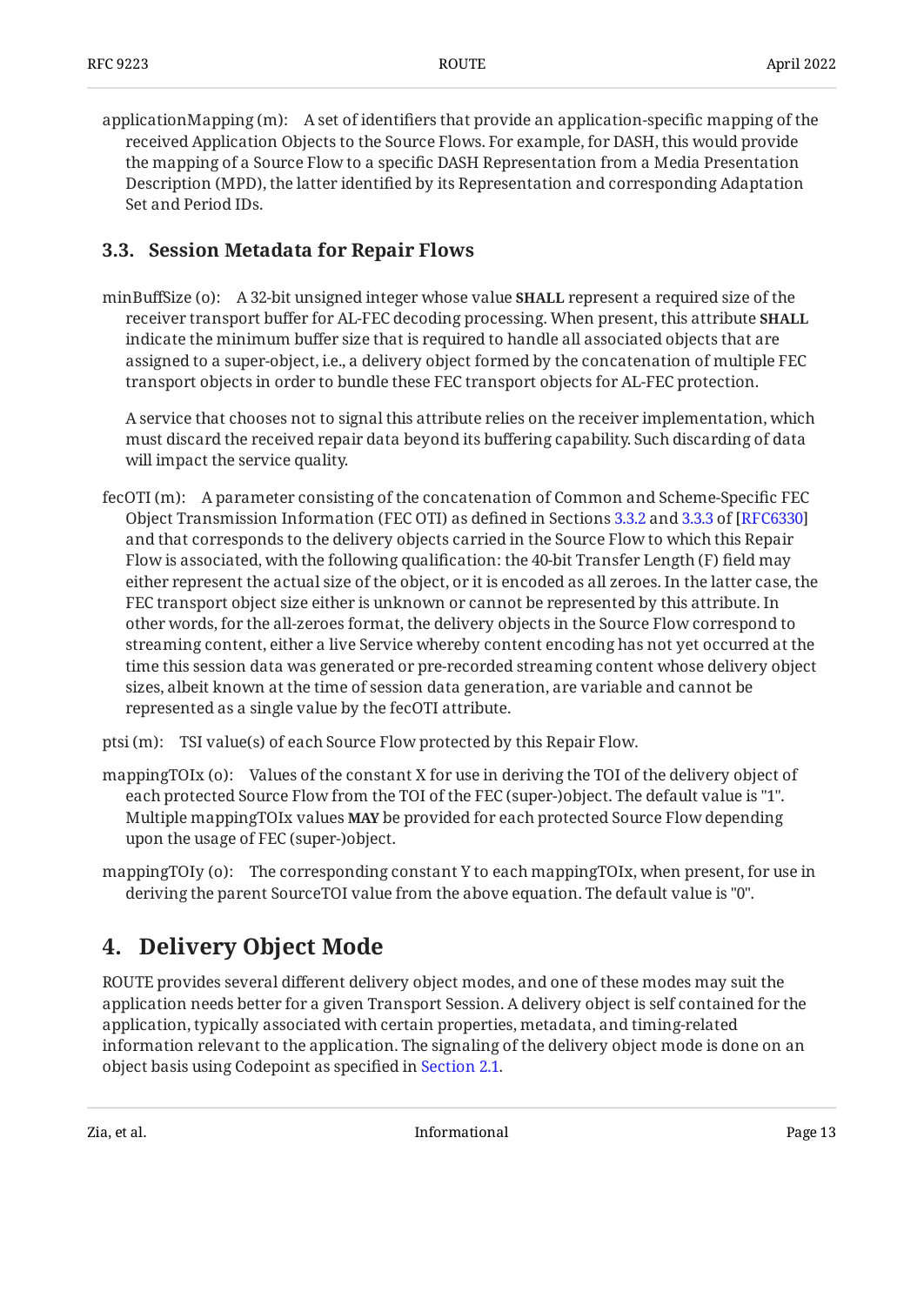### <span id="page-13-0"></span>**[4.1. File Mode](#page-13-0)**

File Mode uses an out-of-band Extended FDT (EFDT) signaling for recovery of delivery objects with the following extensions and considerations.

#### <span id="page-13-1"></span>**[4.1.1. Extensions to FDT](#page-13-1)**

The following extensions are specified to FDT, as specified in RFC 6726 [RFC6726]. An Extended FDT-Instance is an instance of FLUTE FDT, as specified in [RFC6726], plus optionally one or more of the following extensions:

efdtVersion: A value that **SHALL** represent the version of this Extended FDT-Instance.

- maxExpiresDelta: Let "tp" represent the wall clock time at the receiver when the receiver acquires the first ROUTE packet carrying data of the object described by this Extended FDT-Instance. maxExpiresDelta, when present, **SHALL** represent a time interval that when added to "tp" **SHALL** represent the expiration time of the associated Extended FDT-Instance "te". The time interval is expressed in number of seconds. When maxExpiresDelta is not present, the expiration time of the Extended FDT-Instance **SHALL** be given by the sum of a) the value of the ERT field in the EXT\_TIME LCT header extension in the first ROUTE packet carrying data of that file, and b) the current receiver time when parsing the packet header of that ROUTE packet. See Sections [5.4](#page-17-2) and [6.3.3](#page-24-0) on additional rules for deriving the Extended FDT-Instance expiration time. Hence, te =  $tp + maxExpressDelta$
- maxTransportSize: An attribute that **SHALL** represent the maximum transport size in bytes of any delivery object described by this Extended FDT-Instance. This attribute **SHALL** be present if a) the fileTemplate is present in Extended FDT-Instance, or b) one or more File elements, if present in this Extended FDT-Instance, do not include the Transfer-Length attribute. When maxTransportSize is not present, the maximum transport size is not signaled, while other signaling such as the Transfer-Length attribute signal the exact Transfer Length of the object.
- fileTemplate: A string value, which when present and in conjunction with parameter substitution, is used in deriving the Content-Location attribute for the delivery object described by this Extended FDT-Instance. It **SHALL** include the "\$TOI\$" identifier. Each identifier **MAY** be suffixed as needed by specific file names within the enclosing '\$' characters following this prototype: %0[width]d

The width parameter is an unsigned integer that provides the minimum number of characters to be printed. If the value to be printed is shorter than this number, the result **SHALL** be padded with leading zeroes. The value is not truncated even if the result is larger. When no format tag is present, a default format tag with width=1 **SHALL** be used.

Strings other than identifiers **SHALL** only contain characters that are permitted within URIs according to RFC 3986 [RFC3986].

\$\$ is an escape sequence in fileTemplate value, i.e., "\$\$" is non-recursively replaced with a single "\$".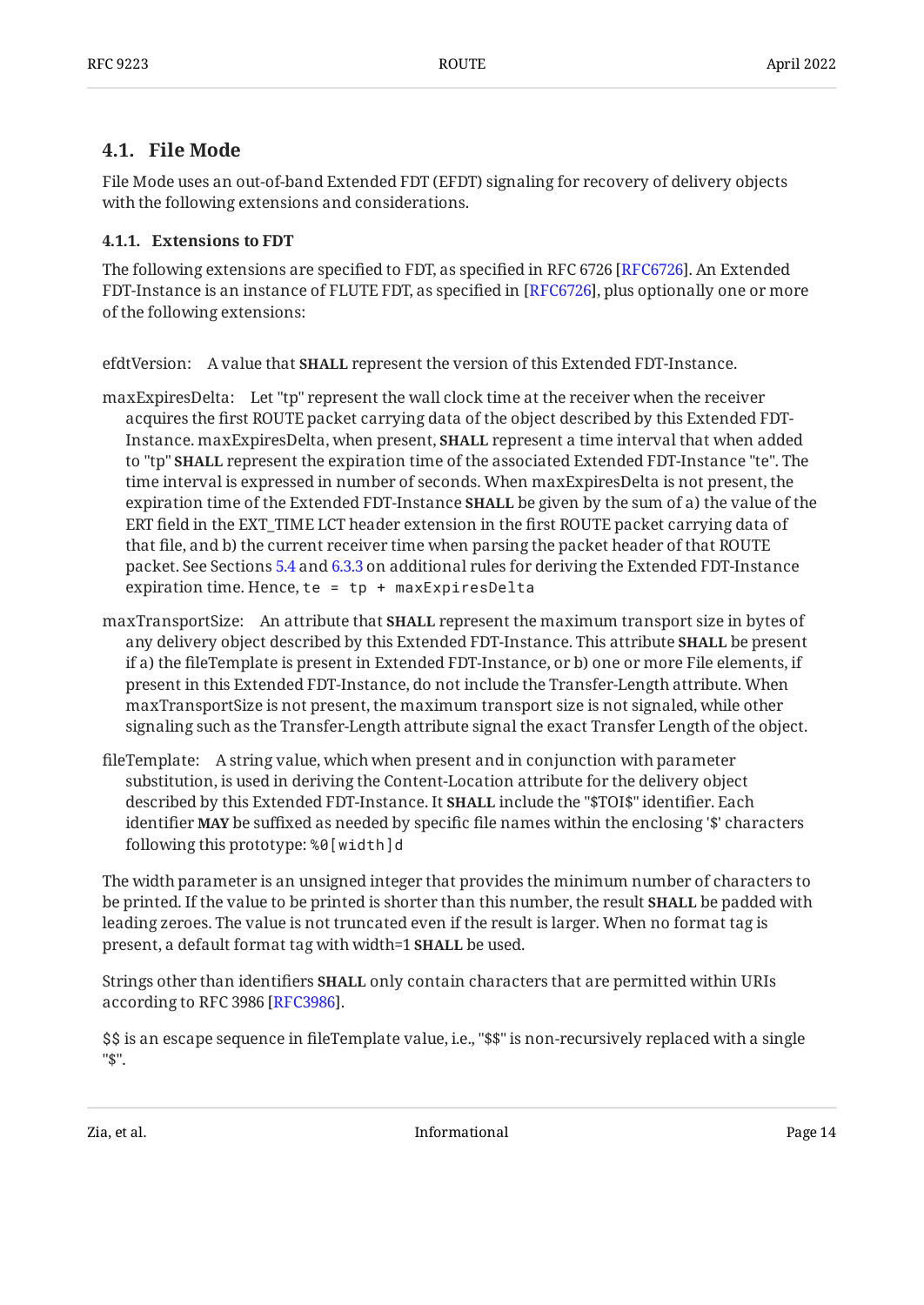The usage of fileTemplate is described in Sender and Receiver operations in Sections [5.4](#page-17-2) and [6.3](#page-23-1), respectively.

#### <span id="page-14-0"></span>**[4.1.2. Constraints on Extended FDT](#page-14-0)**

The Extended FDT-Instance **SHALL** conform to an FDT-Instance according to RFC 6726 [[RFC6726\]](#page-32-1) with the following constraints: at least one File element and the @Expires attribute **SHALL** be present.

Content encoding **MAY** be used for delivery of any file described by an FDT-Instance.File element in the Extended FDT-Instance. The content encoding defined in the present document is gzip [[RFC1952\]](#page-31-9). When content encoding is used, the File@Content-Encoding and File@Content-Length attributes **SHALL** be present in the Extended FDT-Instance.

### <span id="page-14-1"></span>**[4.2. Entity Mode](#page-14-1)**

For Entity Mode, the following applies:

- $\bullet$  Delivery object metadata  $\textbf{SHALL}$  be expressed in the form of entity headers as defined in HTTP/1.1, which correspond to one or more of the representation header fields, payload header fields, and response header fields as defined in Sections [3.1,](https://www.rfc-editor.org/rfc/rfc7231#section-3.1) [3.3](https://www.rfc-editor.org/rfc/rfc7231#section-3.3), and [7,](https://www.rfc-editor.org/rfc/rfc7231#section-7) respectively, of . [[RFC7231\]](#page-32-8)
- $\bullet$  The entity headers sent along with the delivery object provide all information about that multicast transport object.
- $\bullet$  Sending a media object (if the object is chunked) in Entity Mode may result in one of the following options:
	- If the length of the chunked object is known at the sender, the ROUTE Entity Mode delivery object **MAY** be sent without using HTTP/1.1 chunked transfer coding, i.e., the object starts with an HTTP header containing the Content Length field followed by the concatenation of CMAF Chunks:

```
|HTTP Header+Length||---chunk ----||---chunk ----||---chunk --
--||---chunk ----|
```
◦ If the length of the chunked object is unknown at the sender when starting to send the object, HTTP/1.1 chunked transfer coding format **SHALL** be used:

```
|HTTP Header||Separator+Length||---chunk ----
||Separator+Length||---chunk ----||Separator+Length||---chunk
 ----||Separator+Length||---chunk ----||Separator+Length=0|
```
Note, however, that it is not required to send a CMAF Chunk in exactly one HTTP chunk.

### <span id="page-14-2"></span>**[4.3. Unsigned Package Mode](#page-14-2)**

In this delivery mode, the delivery object consists of a group of files that are packaged for delivery only. If applied, the client is expected to unpack the package and provide each file as an independent object to the application. Packaging is supported by Multipart Multipurpose Internet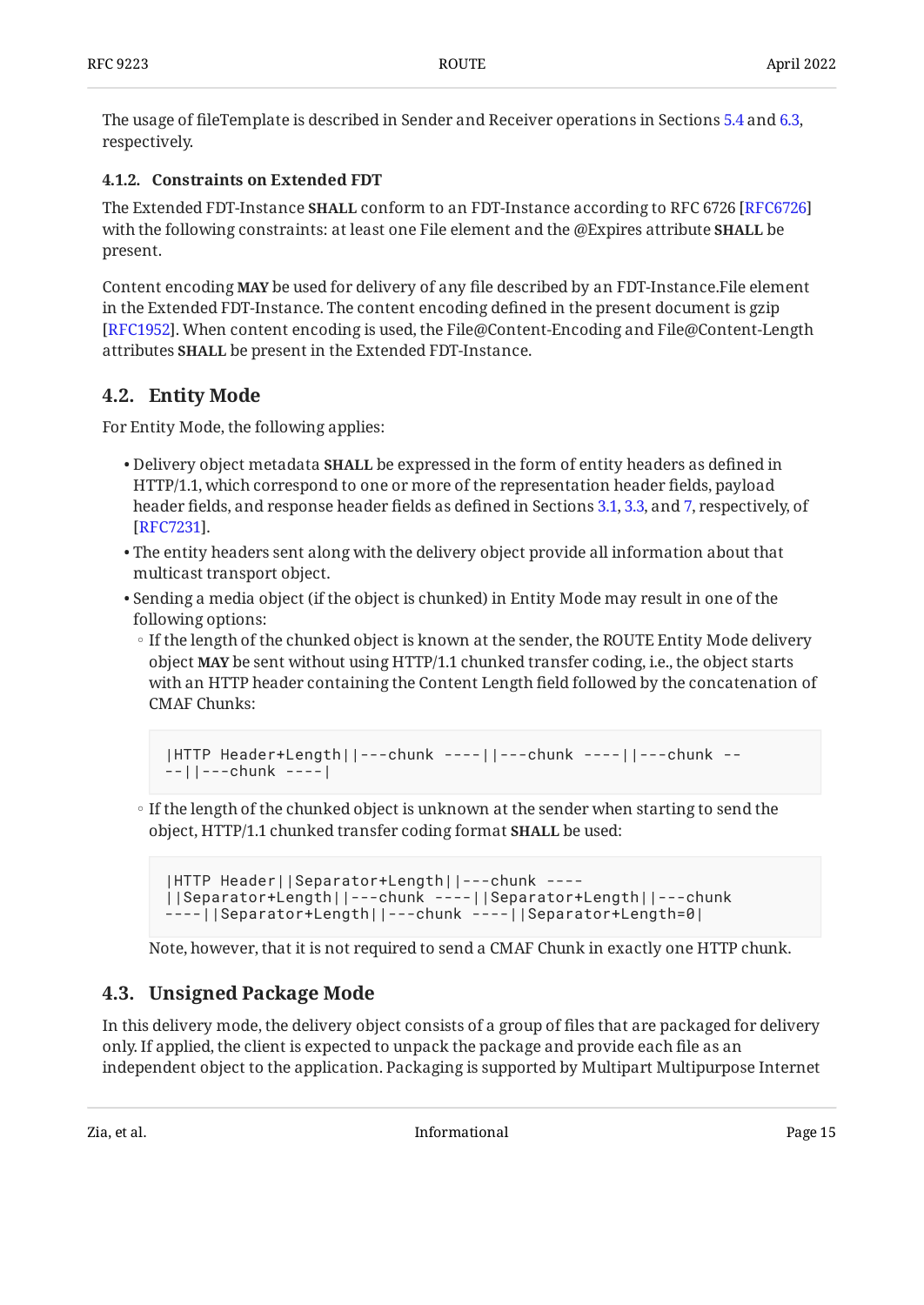Mail Extensions (MIME) [RFC2557], where objects are packaged into one document for transport, with Content-Type set to multipart/related. When binary files are included in the package, Content-Transfer-Encoding of "binary" should be used for those files.

### <span id="page-15-0"></span>**[4.4. Signed Package Mode](#page-15-0)**

In Signed Package Mode delivery, the delivery object consists of a group of files that are packaged for delivery, and the package includes one or more signatures for validation. Signed packaging is supported by RFC 8551 Secure MIME (S/MIME) [RFC8551], where objects are packaged into one document for transport and the package includes objects necessary for validation of the package.

### <span id="page-15-2"></span><span id="page-15-1"></span>**[5. Sender Operation](#page-15-1)**

### **[5.1. Usage of ALC and LCT for Source Flow](#page-15-2)**

ROUTE Source Flow carries the source data as specified in RFC 5775 [RFC5775]. There are several special considerations that ROUTE introduces to the usage of the LCT building block as outlined in the following:

 $\bullet$  ROUTE limits the usage of the LCT building block to a single channel per session. Congestion control is thus sender driven in ROUTE. It also signifies that there is no specific congestioncontrol-related signaling from the sender to the receiver; the CCI field is either set to 0 or used for other purposes as specified in [Section 2.1](#page-7-2). The functionality of receiver-driven layered multicast may still be offered by the application, allowing the receiver application to select the appropriate delivery session based on the bandwidth requirement of that session.

Further, the following details apply to LCT:

- $\bullet$  The Layered Coding Transport (LCT) Building Block as defined in RFC 5651 [\[RFC5651](#page-31-4)] is used with the following constraints:
	- The TSI in the LCT header **SHALL** be set equal to the value of the stsi attribute in [Section 3.2](#page-11-1).
	- The Codepoint (CP) in the LCT header **SHALL** be used to signal the applied formatting as defined in the signaling metadata.
	- In accordance with ALC, a source FEC Payload ID header is used to identify, for FEC purposes, the encoding symbols of the delivery object, or a portion thereof, carried by the associated ROUTE packet. This information may be sent in several ways:
		- As a simple new null FEC scheme with the following usage:
			- $\blacksquare$  The value of the source FEC Payload ID header  $\texttt{SHALL}$  be set to 0 in case the ROUTE packet contains the entire delivery object, or
			- The value of the source FEC Payload ID header **SHALL** be set as a direct address (start offset) corresponding to the starting byte position of the portion of the object carried in this packet using a 32-bit field.
		- $\blacksquare$  In a compatible manner to RFC 6330 [RFC6330] where the SBN and ESI defines the start offset together with the symbol size T.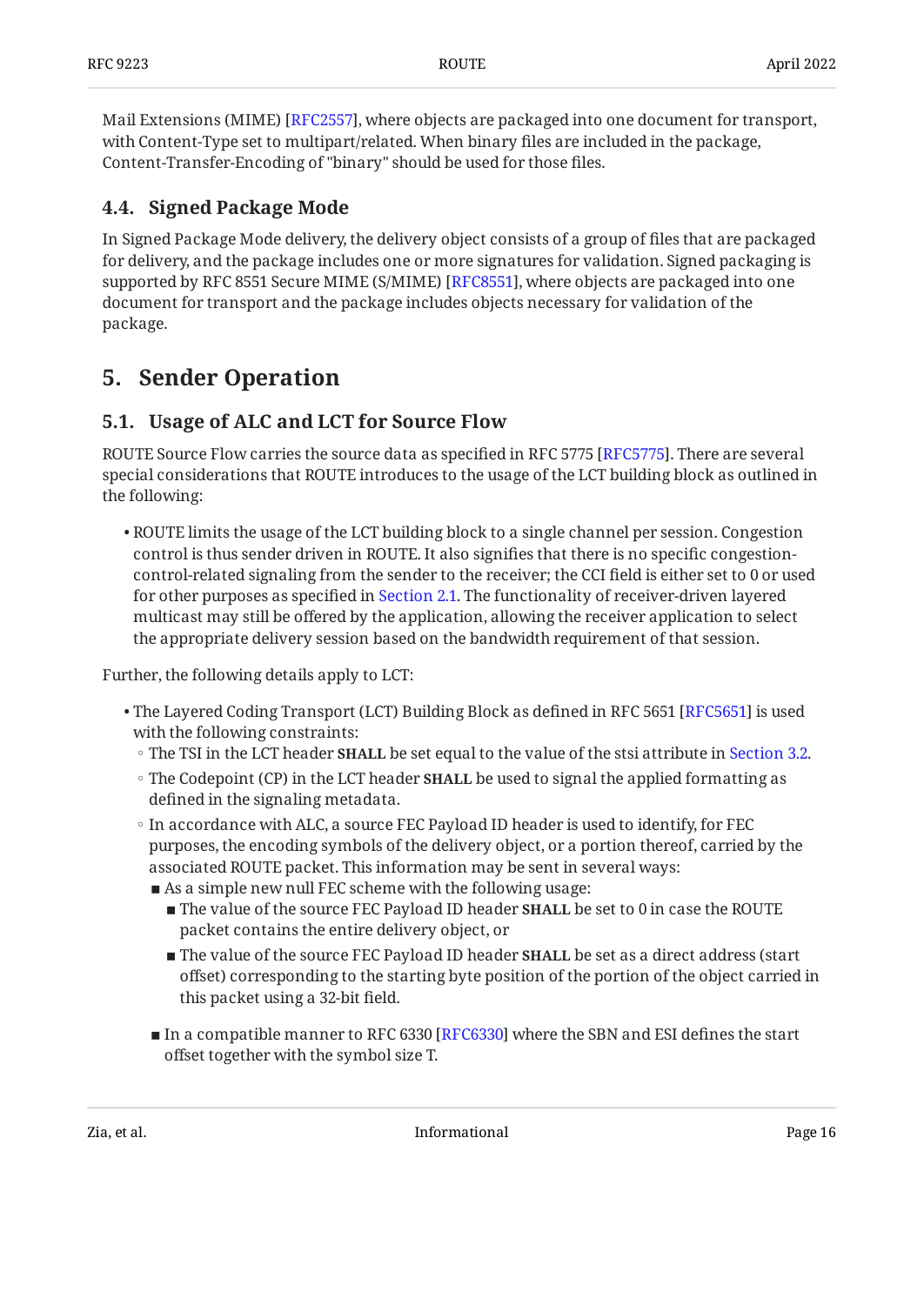- $\blacksquare$  The signaling metadata provides the appropriate parameters to indicate any of the above modes using the srcFecPayloadId attribute.
- The LCT Header EXT\_TIME extension as defined in RFC 5651 [[RFC5651\]](#page-31-4) **MAY** be used by the sender in the following manner:
	- The Sender Current Time (SCT), depending on the application, **MAY** be used to occasionally or frequently signal the sender current time possibly for reliever time synchronization.
	- The Expected Residual Time (ERT) **MAY** be used to indicate the expected remaining time for transmission of the current object in order to optimize detection of a lost delivery object.
	- The Sender Last Changed (SLC) flag is typically not utilized but **MAY** be used to indicate the addition/removal of Segments.

Additional extension headers **MAY** be used to support real-time delivery. Such extension headers are defined in [Section 2.1](#page-7-2).

### <span id="page-16-0"></span>**[5.2. ROUTE Packetization for Source Flow](#page-16-0)**

The following description of the ROUTE sender operation on the mapping of the Application Object to the ROUTE packet payloads logically represents an extension of RFC 5445 [RFC5445], which in turn inherits the context, language, declarations, and restrictions of the FEC building block in RFC 5052 [RFC5052].

The data carried in the payload of a given ROUTE packet constitutes a contiguous portion of the Application Object. ROUTE source delivery can be considered as a special case of the use of the Compact No-Code Scheme associated with FEC Encoding ID = 0 according to Sections [3.4.1](https://www.rfc-editor.org/rfc/rfc5445#section-3.4.1) and [3.4.2](https://www.rfc-editor.org/rfc/rfc5445#section-3.4.2) of [RFC5445], in which the encoding symbol size is exactly one byte. As specified in [Section](#page-7-2) [2.1,](#page-7-2) for ROUTE Source Flows, the FEC Payload ID **SHALL** deliver the 32-bit start\_offset. All receivers are expected to support, at minimum, operation with this special case of the Compact No-Code FEC.

Note that in the event the source object size is greater than  $2^{32}$  bytes (approximately 4.3 GB), the applications (in the broadcaster server and the receiver) are expected to perform segmentation/ reassembly using methods beyond the scope of this document.

Finally, in some special cases, a ROUTE sender **MAY** need to produce ROUTE packets that do not contain any payload. This may be required, for example, to signal the end of a session. These dataless packets do not contain FEC Payload ID or payload data, but only the LCT header fields. The total datagram length, conveyed by outer protocol headers (e.g., the IP or UDP header), enables receivers to detect the absence of the LCT header, FEC Payload ID, and payload data.

#### <span id="page-16-1"></span>**[5.2.1. Basic ROUTE Packetization](#page-16-1)**

In the basic operation, it is assumed that the Application Object is fully available at the ROUTE sender.

The amount of data to be sent in a single ROUTE packet is limited by the maximum transfer 1. unit of the data packets or the size of the remaining data of the Application Object being sent,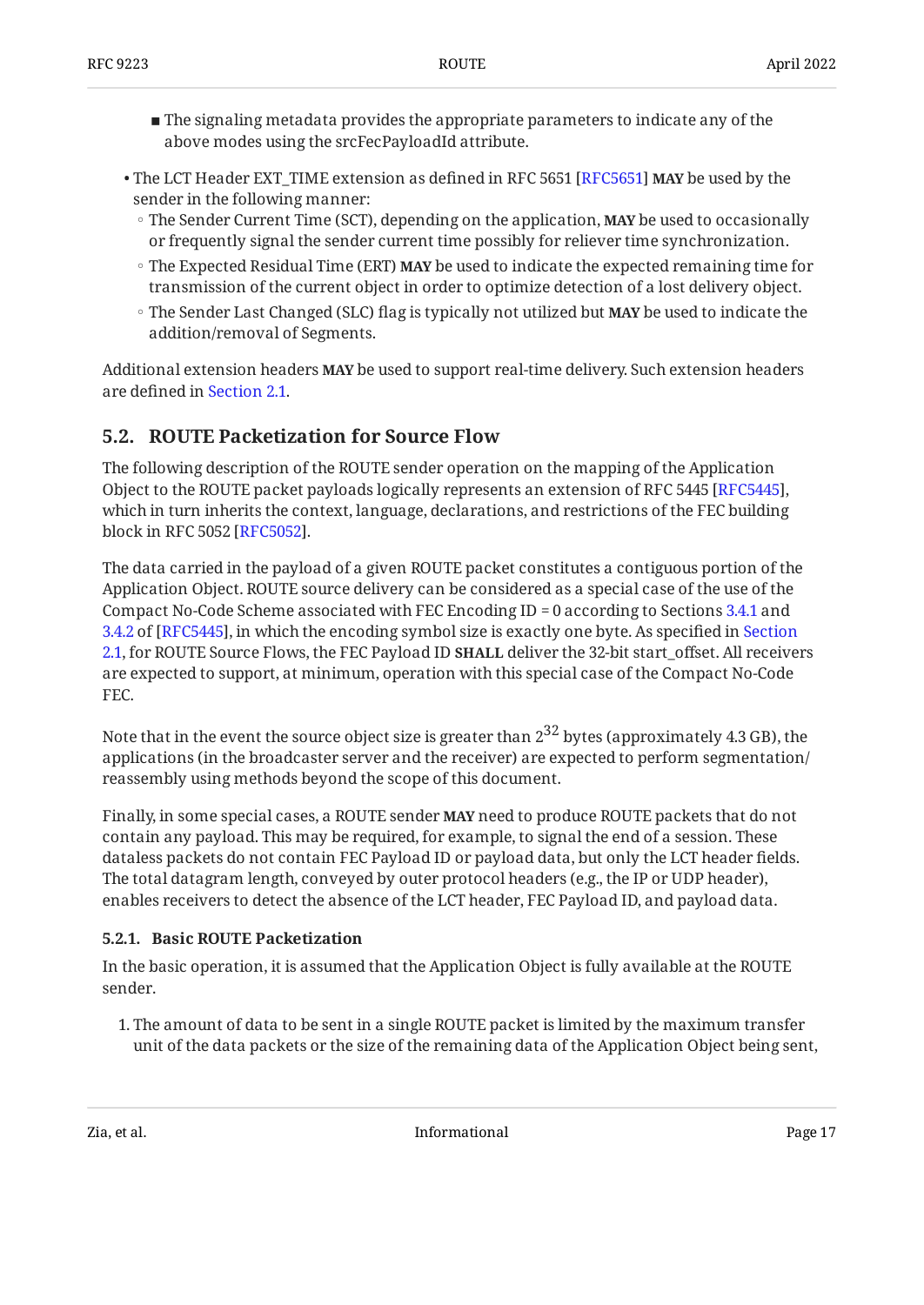whichever is smaller. The transfer unit is determined either by knowledge of underlying transport block sizes or by other constraints.

- The start\_offset field in the LCT header of the ROUTE packet indicates the byte offset of the 2. carried data in the Application Object being sent.
- The Close Object flag (B) is set to 1 if this is the last ROUTE packet carrying the data of the 3. Application Object.

The order of packet delivery is arbitrary, but in the absence of other constraints, delivery with increasing start\_offset value is recommended.

#### <span id="page-17-0"></span>**[5.2.2. ROUTE Packetization for CMAF Chunked Content](#page-17-0)**

The following additional guidelines should be followed for ROUTE packetization of CMAF Chunked Content in addition to the guidelines of [Section 5.2.1:](#page-16-1)

- 1. If it is the first ROUTE packet carrying a CMAF Random Access chunk, except for the first CMAF Chunk in the segment, the Codepoint value **MAY** be set to 10, as specified in the Codepoint value table in [Section 2.1.](#page-7-2) The receiver **MAY** use this information for optimization of random access.
- As soon as the total length of the media object is known, potentially with the packaging of the 2. last CMAF Chunk of a segment, the EXT\_TOL extension header **MAY** be added to the LCT header to signal the Transfer Length, so that the receiver may know this information in a timely fashion.

### <span id="page-17-1"></span>**[5.3. Timing of Packet Emission](#page-17-1)**

The sender **SHALL** use the timing information provided by the application to time the emission of packets for a timely reception. This information may be contained in the Application Objects e.g., DASH segments and/or the presentation manifest. Hence, such packets of streaming media with real-time constraints **SHALL** be sent in such a way as to enable their timely reception with respect to the presentation timeline.

### <span id="page-17-2"></span>**[5.4. Extended FDT Encoding for File Mode Sending](#page-17-2)**

For File Mode sending:

- The TOI field in the ROUTE packet header **SHALL** be set such that Content-Location can be derived at the receiver according to File Template substitution specified in [Section 6.3.1.](#page-23-2)
- $\bullet$  After sending the first packet with a given TOI value, none of the packets pertaining to this TOI **SHALL** be sent later than the wall clock time as derived from maxExpiresDelta. The EXT\_TIME header with Expected Residual Time (ERT) **MAY** be used in order to convey more accurate expiry time.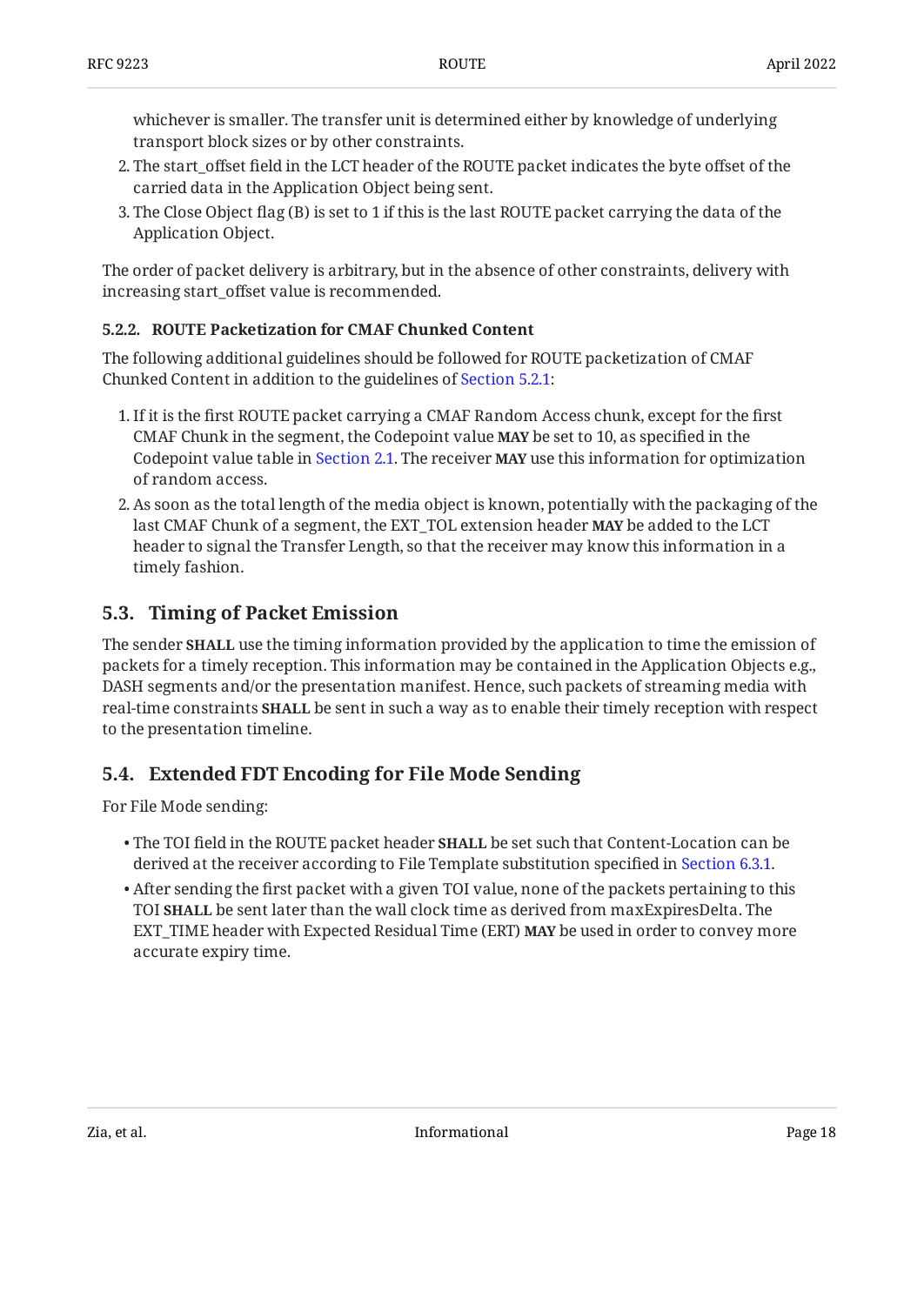### <span id="page-18-0"></span>**[5.5. FEC Framework Considerations](#page-18-0)**

The FEC framework uses concepts of the FECFRAME work as defined in RFC 6363 [RFC6363], as well as the FEC building block, RFC 5052 [RFC5052], which is adopted in the existing FLUTE/ALC/  $\,$ LCT specifications.

The FEC design adheres to the following principles:

- FEC-related information is provided only where needed. •
- Receivers not capable of this framework can ignore repair packets. •
- $\bullet$  The FEC is symbol based with fixed symbol size per protected Source Flow. The ALC protocol and existing FEC schemes are reused.
- A FEC Repair Flow provides protection of delivery objects from one or more Source Flows. •

The FEC-specific components of the FEC framework are:

- FEC Repair Flow declaration including all FEC-specific information. •
- $\bullet$  A FEC transport object that is the concatenation of a delivery object, padding octets, and size information in order to form a chunk of data that has a size in symbols of N, where  $N \ge 1$ .
- $\bullet$  A FEC super-object that is the concatenation of one or more FEC transport objects in order to bundle FEC transport objects for FEC protection.
- A FEC protocol and packet structure. •

A receiver needs to be able to recover delivery objects from repair packets based on available FEC information.

### <span id="page-18-1"></span>**[5.6. FEC Transport Object Construction](#page-18-1)**

In order to identify a delivery object in the context of the repair protocol, the following information is needed:

- $\bullet$  TSI and TOI of the delivery object. In this case, the FEC object corresponds to the (entire) delivery object.
- Octet range of the delivery object, i.e., start offset within the delivery object and number of subsequent and contiguous octets of delivery object that constitutes the FEC object (i.e., the FEC-protected portion of the source object). In this case, the FEC object corresponds to a contiguous byte range portion of the delivery object.

Typically, for real-time object delivery with smaller delivery object sizes, the first mapping is applied, i.e., the delivery object is a FEC object.

Assuming that the FEC object is the delivery object, for each delivery object, the associated FEC transport object is comprised of the concatenation of the delivery object, padding octets (P), and the FEC object size (F) in octets, where F is carried in a 4-octet field.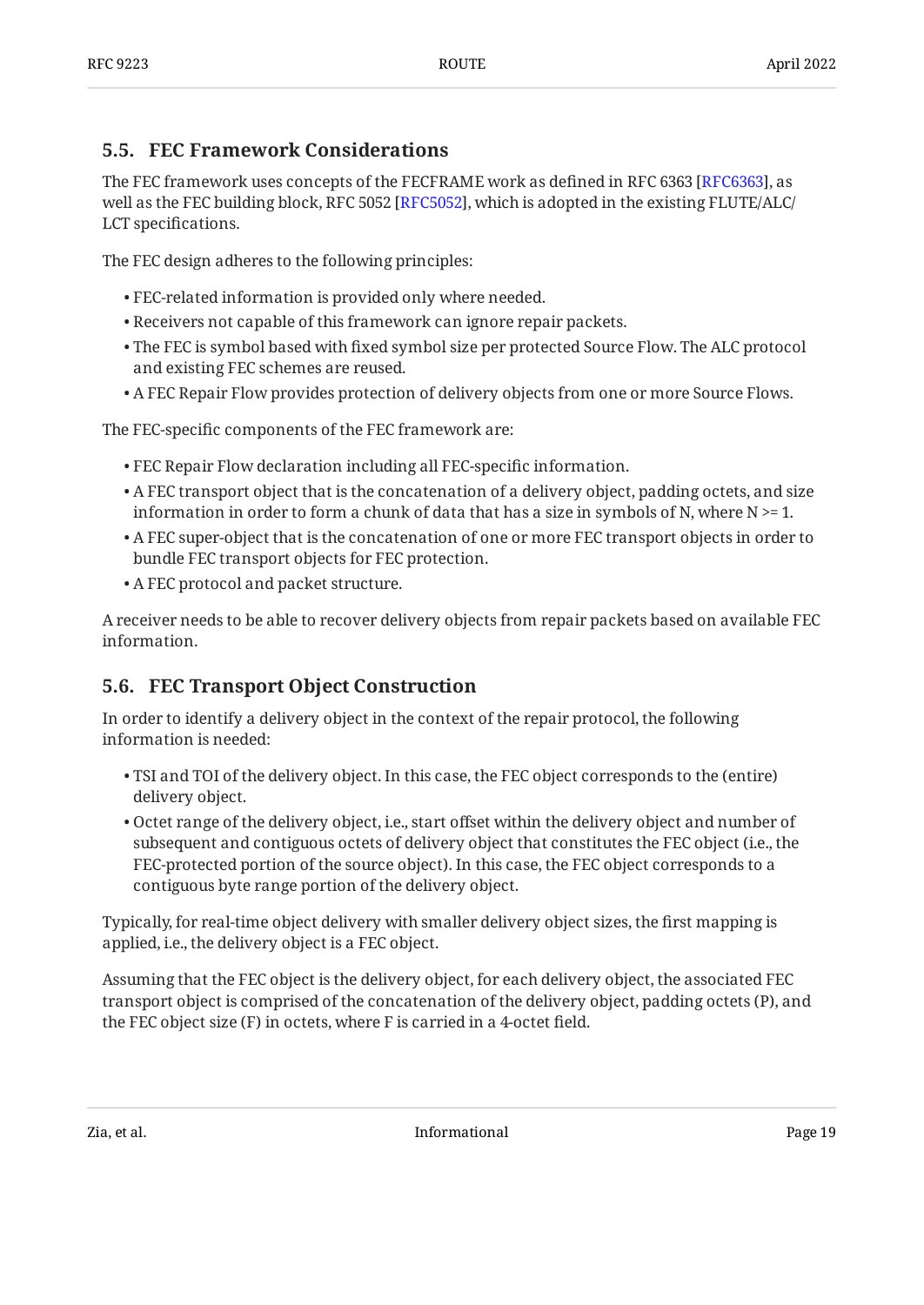The FEC transport object size S, in FEC encoding symbols, **SHALL** be an integer multiple of the symbol size Y. S is determined from the session information and/or the repair packet headers.

F is carried in the last 4 octets of the FEC transport object. Specifically, let:

- F be the size of the delivery object in octets, •
- F' be the F octets of data of the delivery object, •
- $\bullet$  f' denote the four octets of data carrying the value of F in network octet order (high-order octet first),
- $\bullet$  S be the size of the FEC transport object with S=ceil((F+4)/Y), where the ceil() function rounds the result upward to its nearest integer,
- $\bullet$  P' be S\*Y-4-F octets of data, i.e., padding placed between the delivery object and the 4-byte field conveying the value of F and located at the end of the FEC transport object, and
- O' be the concatenation of F', P', and f'. •

O' then constitutes the FEC transport object of size S\*Y octets. Note that padding octets and the object size F are not sent in source packets of the delivery object but are only part of a FEC transport object that FEC decoding recovers in order to extract the FEC object and thus the delivery object or portion of the delivery object that constitutes the FEC object. In the above context, the FEC transport object size in symbols is S.

The general information about a FEC transport object that is conveyed to a FEC-enabled receiver is the source TSI, source TOI, and the associated octet range within the delivery object comprising the associated FEC object. However, as the size in octets of the FEC object is provided in the appended field within the FEC transport object, the remaining information can be conveyed as:

- $\bullet$  The TSI and TOI of the delivery object from which the FEC object associated with the FEC transport object is generated
- The start octet within the delivery object for the associated FEC object •
- <span id="page-19-0"></span>The size in symbols of the FEC transport object, S •

### **[5.7. Super-Object Construction](#page-19-0)**

From the FEC Repair Flow declaration, the construction of a FEC super-object as the concatenation of one or more FEC transport objects can be determined. The FEC super-object includes the general information about the FEC transport objects as described in the previous sections, as well as the placement order of FEC transport objects within the FEC super-object.

Let:

- $\bullet$  N be the total number of FEC transport objects for the FEC super-object construction.
- $\bullet$  For i = 0, ..., N-1, let S[i] be the size in symbols of FEC transport object i.
- $\bullet$  B' be the FEC super-object that is the concatenation of the FEC transport objects in numerical order, comprised of K = Sum of N source symbols, each symbol denoted as S[i].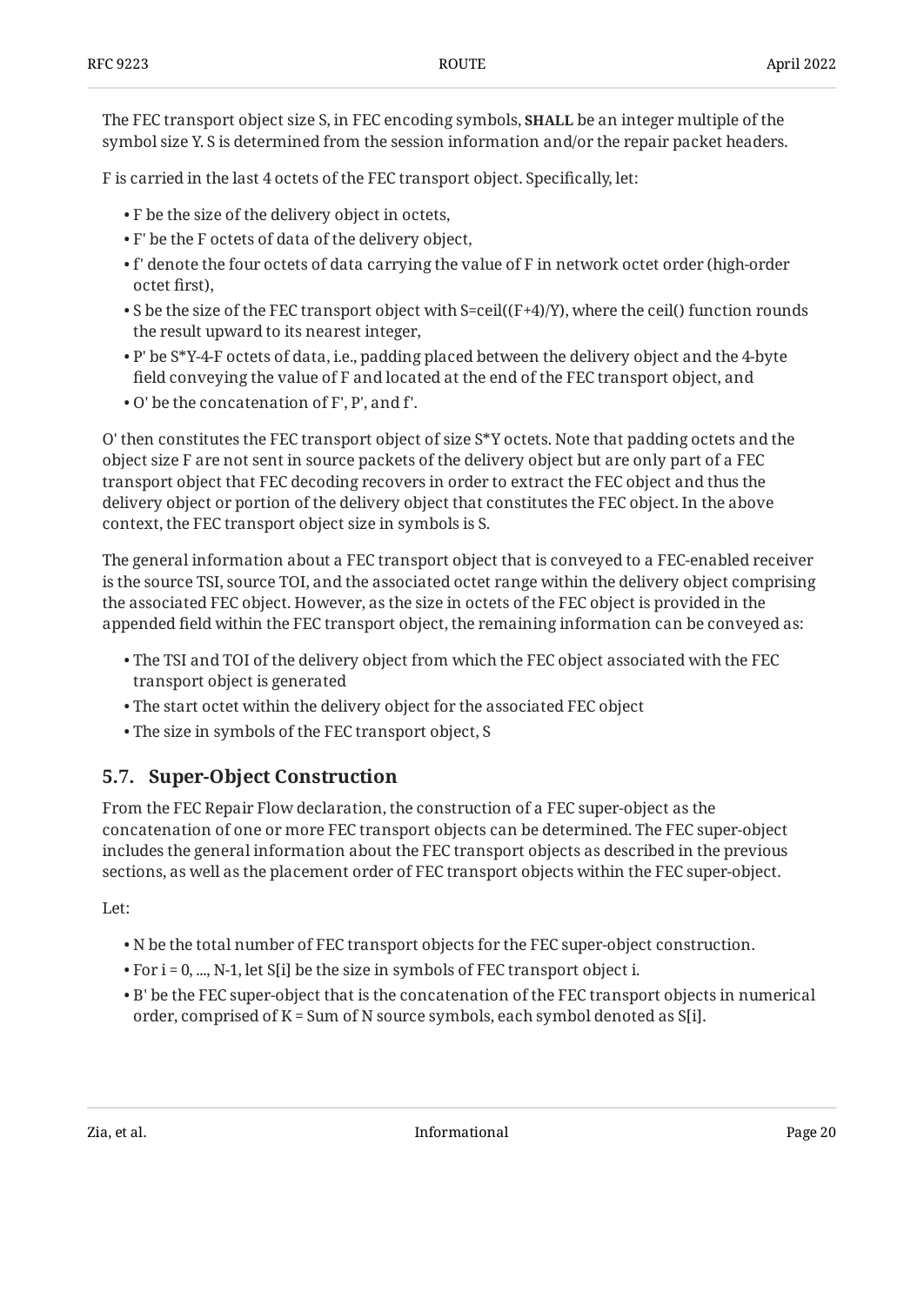For each FEC super-object, the remaining general information that needs to be conveyed to a FECenabled receiver, beyond what is already carried in the FEC transport objects that constitute the FEC super-object, comprises:

- The total number of FEC transport objects N. •
- For each FEC transport object:
	- The TSI and TOI of the delivery object from which the FEC object associated with the FEC transport object is generated,
	- The start octet within the delivery object for the associated FEC object, and ◦
	- The size in symbols of the FEC transport object. ◦

<span id="page-20-0"></span>The carriage of the FEC repair information is discussed below.

### **[5.8. Repair Packet Considerations](#page-20-0)**

The repair protocol is based on Asynchronous Layered Coding (ALC) as defined in RFC 5775 [[RFC5775\]](#page-31-6) and the Layered Coding Transport (LCT) Building Block as defined in RFC 5651 [[RFC5651\]](#page-31-4) with the following details:

- $\bullet$  The Layered Coding Transport (LCT) Building Block as defined in RFC 5651 [RFC5651] is used as defined in Asynchronous Layered Coding (ALC), [Section 2.1.](#page-7-2) In addition, the following constraint applies:
- The TSI in the LCT header **SHALL** identify the Repair Flow to which this packet applies by the matching the value of the ptsi attribute in the signaling metadata among the LCT channels carrying Repair Flows.
- $\bullet$  The FEC building block is used according to RFC 6330 [RFC6330], but only repair packets are delivered.
	- Each repair packet within the scope of the Repair Flow (as indicated by the TSI field in the LCT header) **SHALL** carry the repair symbols for a corresponding FEC transport object/ super-object as identified by its TOI. The repair object/super- object TOI **SHALL** be unique for each FEC super-object that is created within the scope of the TSI.

### <span id="page-20-1"></span>**[5.9. Summary FEC Information](#page-20-1)**

For each super-object (identified by a unique TOI within a Repair Flow that is in turn identified by the TSI in the LCT header) that is generated, the following information needs to be communicated to the receiver:

- The FEC configuration consisting of:
	- FEC Object Transmission Information (OTI) per RFC 5052 [[RFC5052\]](#page-31-12).
	- Additional FEC information (see [Section 3.3](#page-12-0)).
	- The total number of FEC objects included in the FEC super-object, N. ◦
- For each FEC transport object:
	- TSI and TOI of the delivery object used to generate the FEC object associated with the FEC transport object,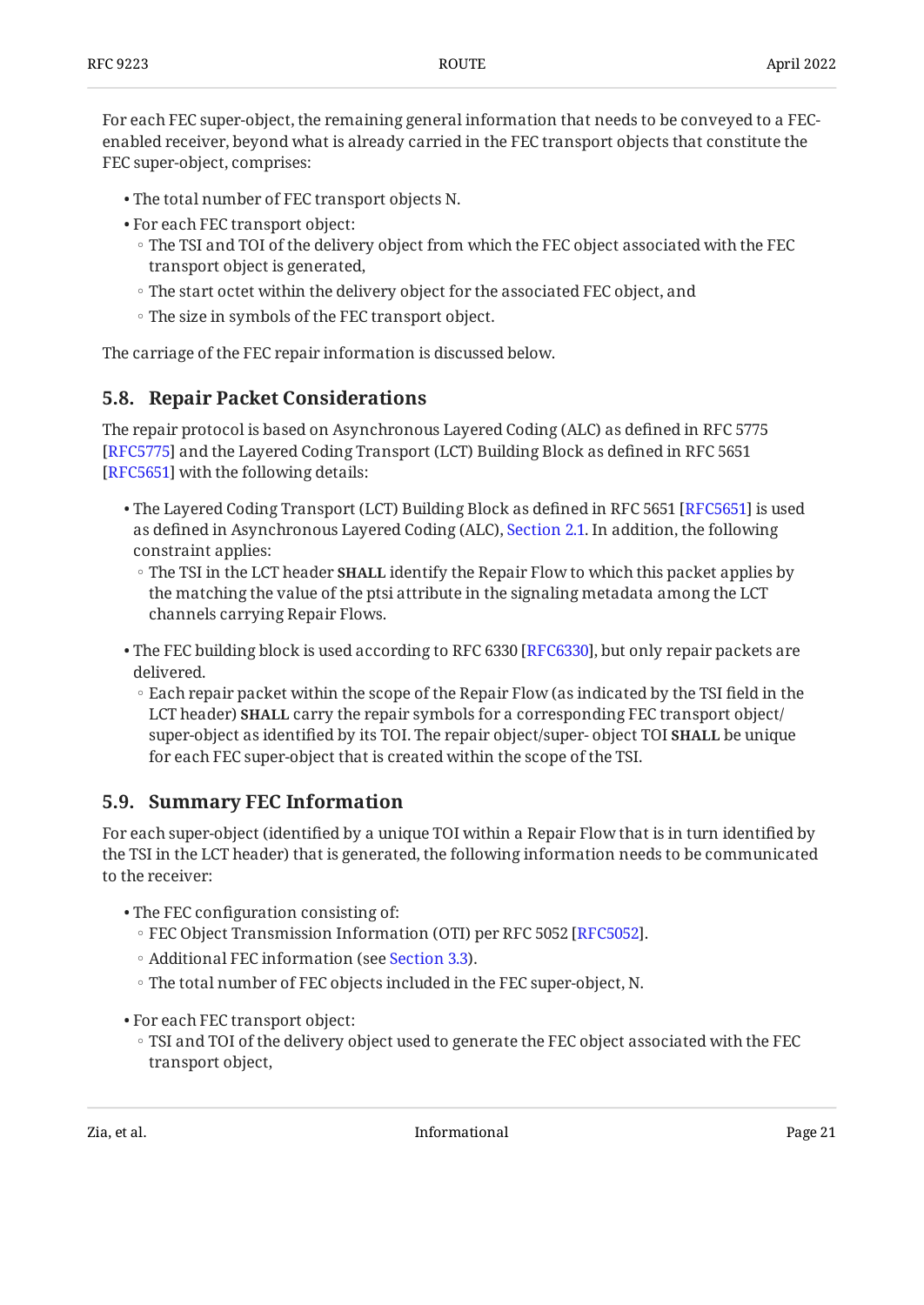- The start octet within the delivery object of the associated FEC object, if applicable, and
- The size in symbols of the FEC transport object, S. ◦

The above information is delivered:

- Statically in the session metadata as defined in [Section 3.3](#page-12-0), and
- <span id="page-21-0"></span>Dynamically in an LCT extension header. •

## **[6. Receiver Operation](#page-21-0)**

The receiver receives packets and filters those packets according to the following. From the ROUTE session and each contained LCT channel, the receiver regenerates delivery objects from the ROUTE session and each contained LCT channel.

In the event that the receiver receives data that does not conform to the ROUTE protocol specified in this document, the receiver **SHOULD** attempt to recover gracefully by e.g., informing the application about the issues using means beyond the scope of this document. The ROUTE packetization specified in [Section 5.2.1](#page-16-1) implies that the receiver **SHALL NOT** receive overlapping data; if such a condition is encountered at the receiver, the packet **SHALL** be assumed to be corrupted.

The basic receiver operation is provided below (it assumes an error-free scenario), while repair considerations are provided in [Section 7](#page-24-1).

### <span id="page-21-1"></span>**[6.1. Basic Application Object Recovery for Source Flows](#page-21-1)**

Upon receipt of each ROUTE packet of a Source Flow, the receiver proceeds with the following steps in the order listed.

- 1) The ROUTE receiver is expected to parse the LCT and FEC Payload ID to verify that it is a valid header. If it is not valid, then the payload is discarded without further processing.
- 2) All ROUTE packets used to recover a specific delivery object carry the same TOI value in the LCT header.
- 3) The ROUTE receiver is expected to assert that the TSI and the Codepoint represent valid operation points in the signaling metadata, i.e., the signaling contains a matching entry to the TSI value provided in the packet header, as well as for this TSI, and the Codepoint field in the LCT header has a valid Codepoint mapping.
- 4) The ROUTE receiver should process the remainder of the payload, including the appropriate interpretation of the other payload header fields, using the source FEC Payload ID (to determine the start\_offset) and the payload data to reconstruct the corresponding object as follows:
	- a. For File Mode, upon receipt of the first ROUTE packet payload for an object, the ROUTE receiver uses the File@Transfer-Length attribute of the associated Extended FDT-Instance, when present, to determine the length T of the object. When the File@Transfer-Length attribute is not present in the Extended FDT-Instance, the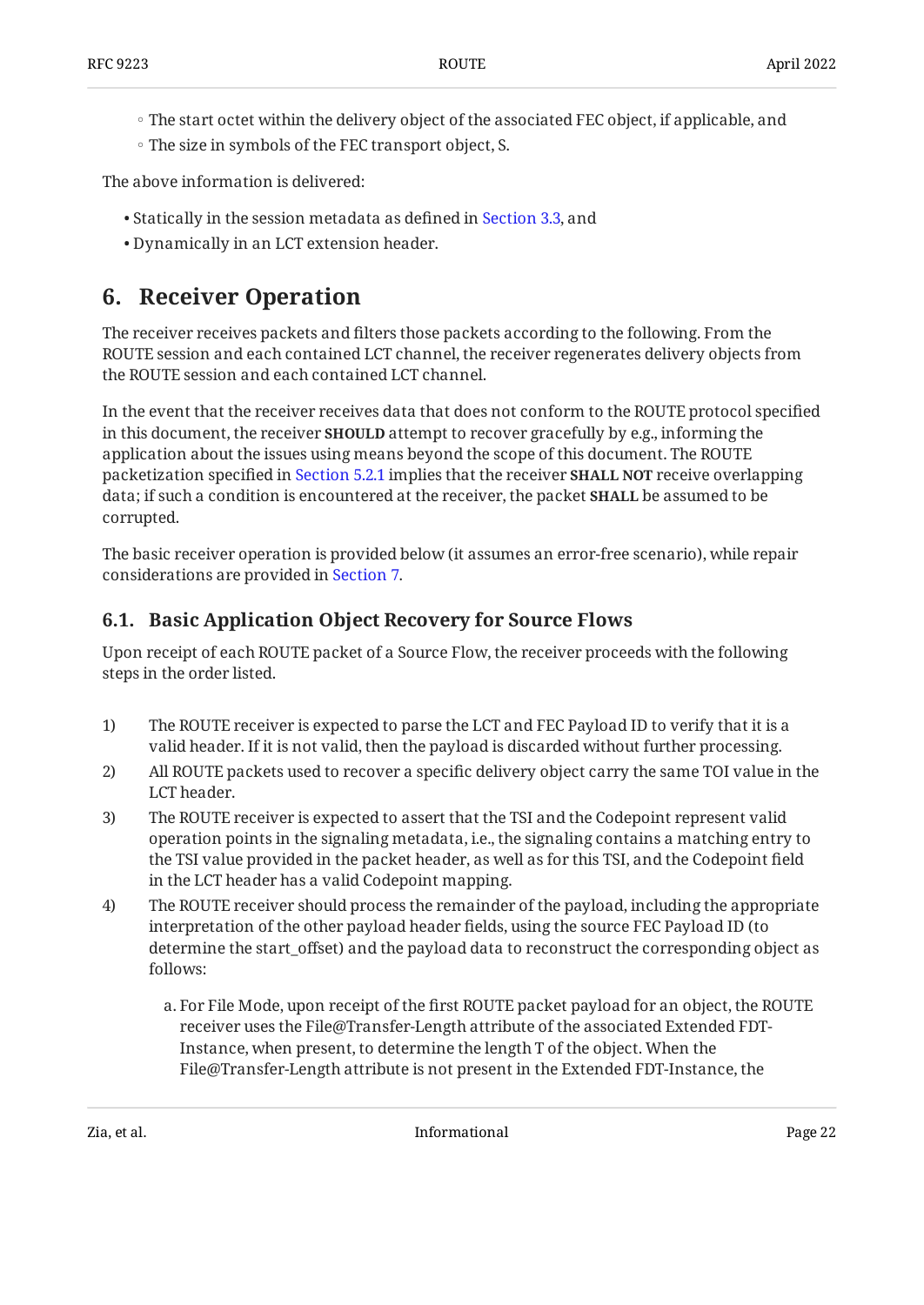receiver uses the maxTransportSize attribute of the associated Extended FDT-Instance to determine the maximum length T' of the object. Alternatively, and specifically for delivery modes other than File Mode, the EXT\_TOL header can be used to determine the length T of the object.

- b. The ROUTE receiver allocates buffer space for the T or T' bytes that the object will or may occupy.
- c. The ROUTE receiver computes the length of the payload, Y, by subtracting the payload header length from the total length of the received payload.
- d. The ROUTE receiver allocates a Boolean array RECEIVED[0..T-1] or RECEIVED[0..T'-1], as appropriate, with all entries initialized to false to track received object symbols. The ROUTE receiver continuously acquires packet payloads for the object as long as all of the following conditions are satisfied:
	- i. there is at least one entry in RECEIVED still set to false,
	- ii. the object has not yet expired, and
	- iii. the application has not given up on reception of this object.

More details are provided below.

- e. For each received ROUTE packet payload for the object (including the first payload), the steps to be taken to help recover the object are as follows:
	- If the packet includes an EXT\_TOL or EXT\_FTI header, modify the Boolean array i. RECEIVED[0..T'-1] to become RECEIVED[0..T-1].
	- ii. Let X be the value of the start\_offset field in the ROUTE packet header and let Y be the length of the payload, Y, computed by subtracting the LCT header size and the FEC Payload ID size from the total length of the received packet.
	- iii. The ROUTE receiver copies the data into the appropriate place within the space reserved for the object and sets  $RECEIVED[X ... X+Y-1] = true$ .
- iv. If all T entries of RECEIVED are true, then the receiver has recovered the entire object.

Upon recovery of both the complete set of packet payloads for the delivery object associated with a given TOI value, and the metadata for that delivery object, the reception of the delivery object, now a fully received Application Object, is complete.

Given the timely reception of ROUTE packets belonging to an Application Object, the receiver **SHALL** make the Application Objects available to the application in a timely fashion using the application-provided timing data (e.g., the timing data signaled via the presentation manifest file). For example, HTTP/1.1 chunked transfer may need to be enabled to transfer the Application Objects if MPD@availabilityTimeOffset is signaled in the DASH presentation manifest in order to allow for the timely sending of segment data to the application.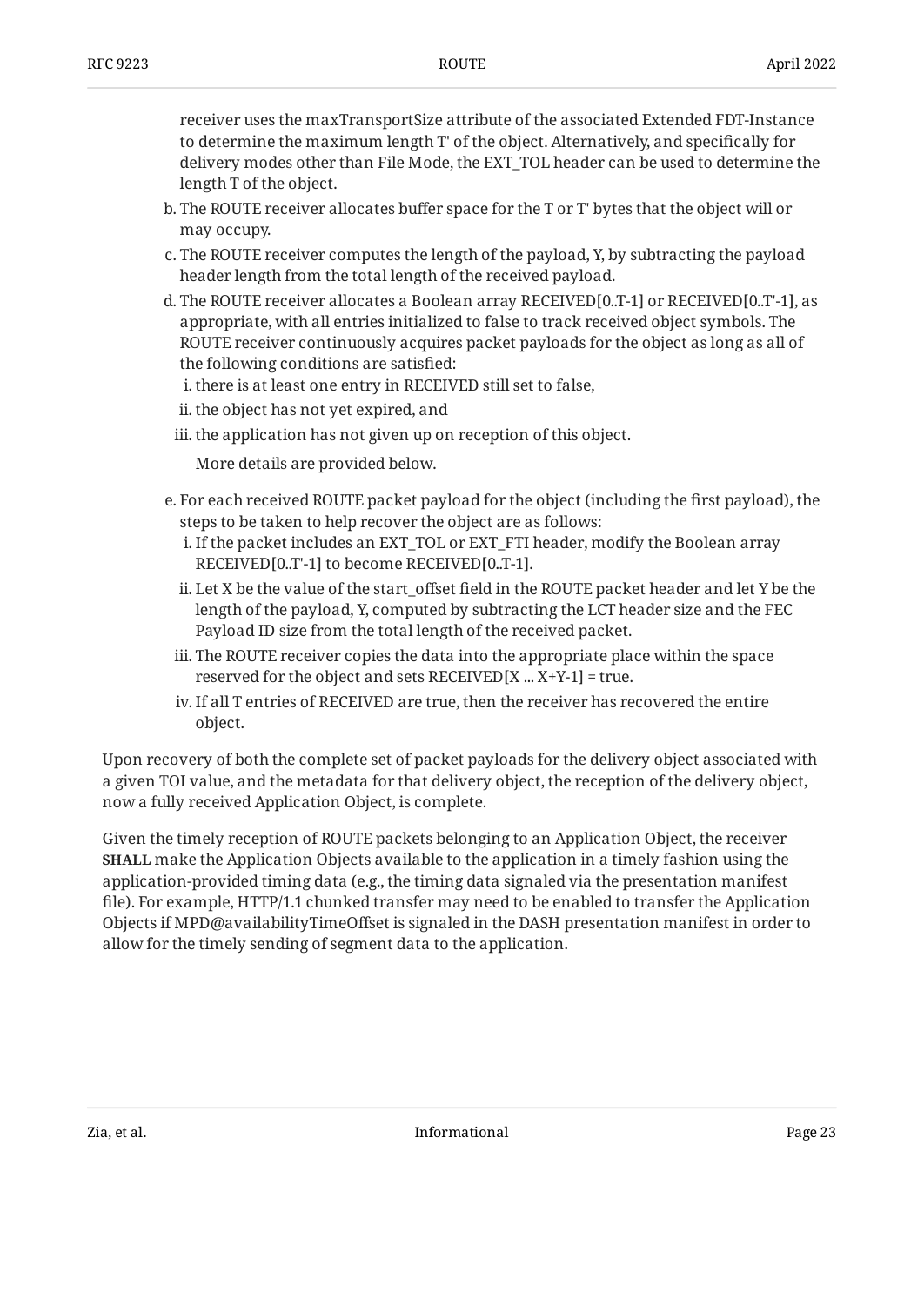### <span id="page-23-0"></span>**[6.2. Fast Stream Acquisition](#page-23-0)**

When the receiver initially starts reception of ROUTE packets, it is likely that the reception does not start from the very first packet carrying the data of a multicast transport object; in this case, such a partially received object is normally discarded. However, the channel acquisition or "tunein" times can be improved if the partially received object is usable by the application. One example realization for this is as follows:

- $\bullet$  The receiver checks for the first received packet with the Codepoint value set to 10, indicating the start of a CMAF Random Access chunk.
- The receiver **MAY** make the partially received object (a partial DASH segment starting from the packet above) available to the application for fast stream acquisition.
- $\bullet$  It MAY recover the earliest presentation time of this CMAF Random Access chunk from the ROUTE packet LCT Congestion Control Information (CCI) field as specified in [Section 2.1](#page-7-2) to be able to add a new Period element in the MPD exposed to the application containing just the partially received DASH segment with period continuity signaling.

### <span id="page-23-1"></span>**[6.3. Generating Extended FDT-Instance for File Mode](#page-23-1)**

An Extended FDT-Instance conforming to RFC 6726 [RFC6726], is produced at the receiver using the service metadata and in-band signaling in the following steps:

#### <span id="page-23-2"></span>**[6.3.1. File Template Substitution for Content-Location Derivation](#page-23-2)**

The Content-Location element of the Extended FDT for a specific Application Object is derived as follows:

"\$TOI\$" is substituted with the unique TOI value in the LCT header of the ROUTE packets used to recover the given delivery object (as specified in [Section 6.1](#page-21-1)).

After the substitution, the fileTemplate **SHALL** be a valid URL corresponding to the Content-Location attribute of the associated Application Object.

An example @fileTemplate using a width of 5 is: fileTemplate="myVideo\$TOI%05d\$.mps", resulting in file names with exactly five digits in the number portion. The Media Segment file name for TOI=33 using this template is myVideo00033.mps.

#### <span id="page-23-3"></span>**[6.3.2. File@Transfer-Length Derivation](#page-23-3)**

Either the EXT\_FTI header (per RFC 5775 [\[RFC5775\]](#page-31-6)) or the EXT\_TOL header, when present, is used to derive the Transport Object Length (TOL) of the File. If the File@Transfer-Length parameter in the Extended FDT-Instance is not present, then the EXT\_TOL header or the or EXT\_FTI header **SHALL** be present. Note that a header containing the transport object length (EXT\_TOL or EXT\_FTI) need not be present in each packet header. If the broadcaster does not know the length of the transport object at the beginning of the transfer, an EXT\_TOL or EXT\_FTI header **SHALL** be included in at least the last packet of the file and should be included in the last few packets of the transfer.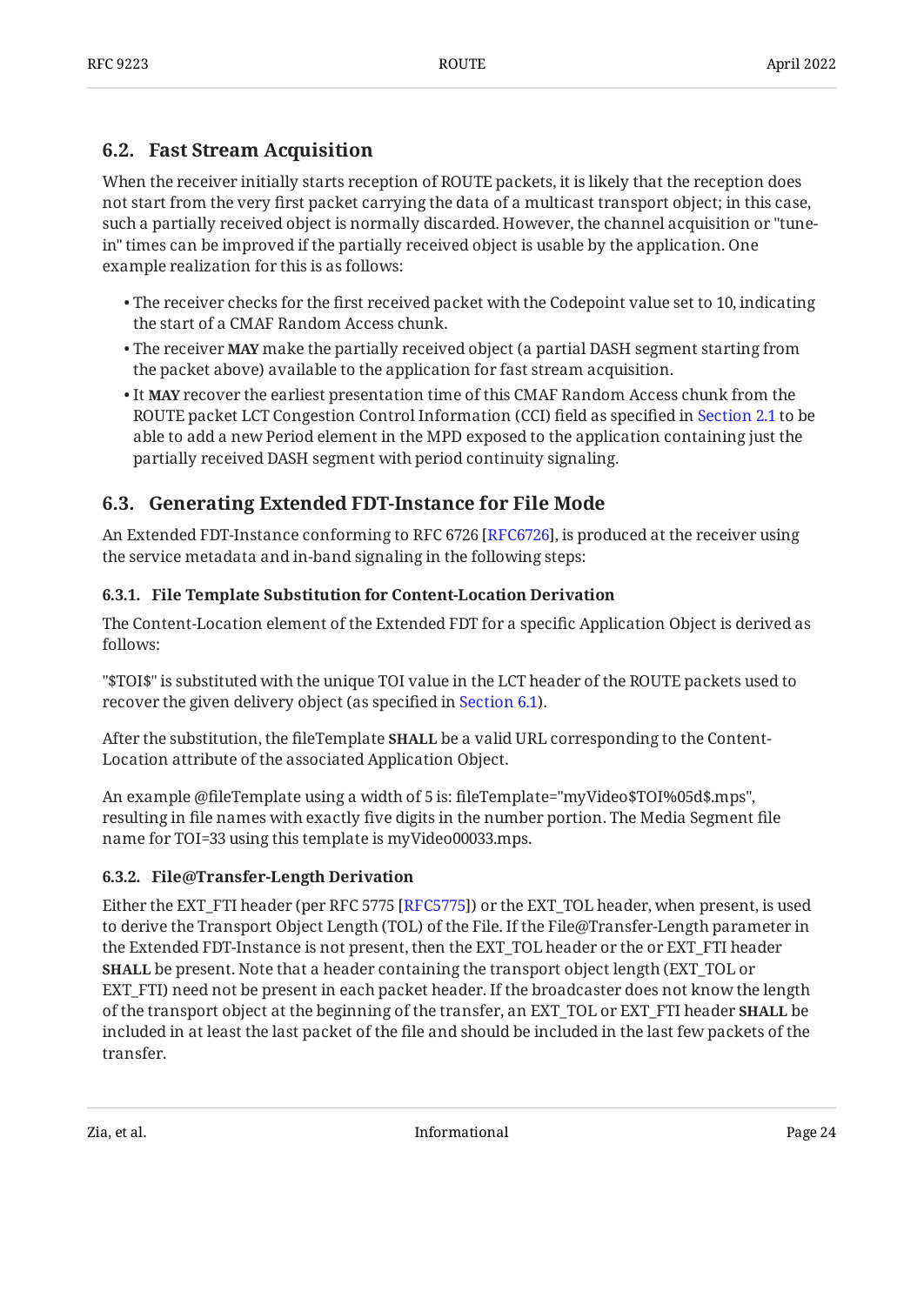#### <span id="page-24-0"></span>**[6.3.3. FDT-Instance@Expires Derivation](#page-24-0)**

When present, the maxExpiresDelta attribute **SHALL** be used to generate the value of the FDT-Instance@Expires attribute. The receiver is expected to add this value to its wall clock time when acquiring the first ROUTE packet carrying the data of a given delivery object to obtain the value for @Expires.

When maxExpiresDelta is not present, the EXT\_TIME header with Expected Residual Time (ERT) **SHALL** be used to derive the expiry time of the Extended FDT-Instance. When both maxExpiresDelta and the ERT of EXT\_TIME are present, the smaller of the two values should be used as the incremental time interval to be added to the receiver's current time to generate the effective value for @Expires. When neither maxExpiresDelta nor the ERT field of the EXT\_TIME header is present, then the expiration time of the Extended FDT-Instance is given by its @Expires attribute.

## <span id="page-24-2"></span><span id="page-24-1"></span>**[7. FEC Application](#page-24-1)**

### **[7.1. General FEC Application Guidelines](#page-24-2)**

It is up to the receiver to decide to use zero, one, or more of the FEC streams. Hence, the application assigns a recovery property to each flow, which defines aspects such as the delay and the required memory if one or the other is chosen. The receiver **MAY** decide whether or not to utilize Repair Flows based on the following considerations:

- $\bullet$  The desired start-up and end-to-end latency. If a Repair Flow requires a significant amount of buffering time to be effective, such Repair Flow might only be used in time-shift operations or in poor reception conditions, since use of such Repair Flow trades off end-to-end latency against DASH Media Presentation quality.
- FEC capabilities, i.e., the receiver **MAY** pick only the FEC algorithm that it supports.
- Which Source Flows are being protected; for example, if the Repair Flow protects Source Flows that are not selected by the receiver, then the receiver may not select the Repair Flow.
- Other considerations such as available buffer size, reception conditions, etc. •

If a receiver decides to acquire a certain Repair Flow, then the receiver must receive data on all Source Flows that are protected by that Repair Flow to collect the relevant packets.

### <span id="page-24-3"></span>**[7.2. TOI Mapping](#page-24-3)**

When mappingTOIx/mappingTOIy are used to signal X and Y values, the TOI value(s) of the one or more source objects (sourceTOI) protected by a given FEC transport object or FEC super-object with a TOI value rTOI is derived through an equation sourceTOI =  $X^*rTOI + Y$ .

When neither mappingTOIx nor mappingTOIy is present, there is a 1:1 relationship between each delivery object carried in the Source Flow as identified by ptsi to a FEC object carried in this Repair Flow. In this case, the TOI of each of those delivery objects **SHALL** be identical to the TOI of the corresponding FEC object.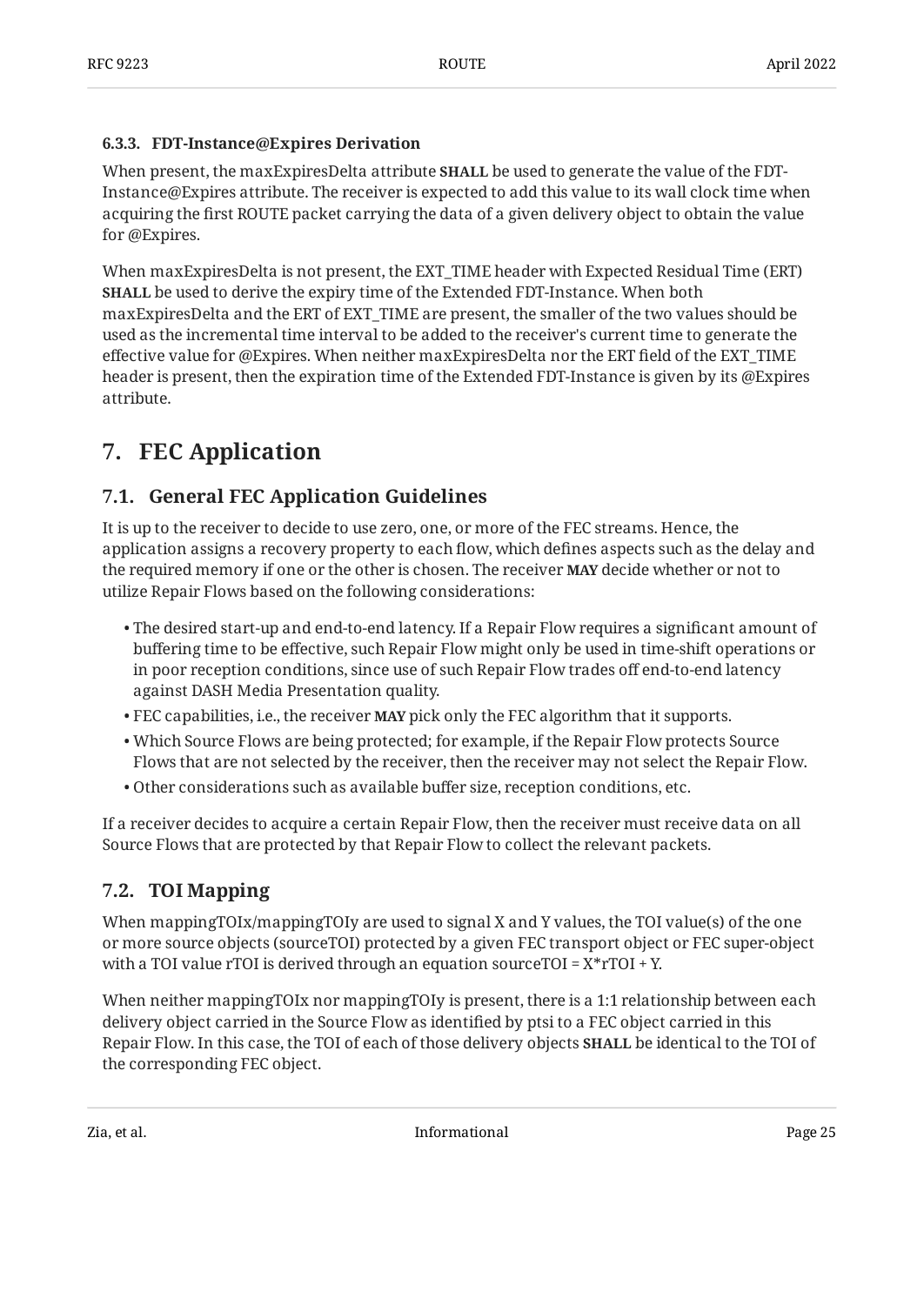### <span id="page-25-0"></span>**[7.3. Delivery Object Reception Timeout](#page-25-0)**

The permitted start and end times for the receiver to perform the file repair procedure, in case of unsuccessful broadcast file reception, and associated rules and parameters are as follows:

- $\bullet$  The latest time that the file repair procedure may start is bound by the @Expires attribute of the FDT-Instance.
- $\bullet$  The receiver may choose to start the file repair procedure earlier if it detects the occurrence of any of the following events:
	- Presence of the Close Object flag (B) in the LCT header [RFC5651] for the file of interest;
	- Presence of the Close Session flag (A) in the LCT header [RFC5651] before the nominal expiration of the Extended FDT-Instance as defined by the @Expires attribute.

### <span id="page-25-1"></span>**[7.4. Example FEC Operation](#page-25-1)**

To be able to recover the delivery objects that are protected by a Repair Flow, a receiver needs to obtain the necessary Service signaling metadata fragments that describe the corresponding collection of delivery objects that are covered by this Repair Flow. A Repair Flow is characterized by the combination of an LCT channel, a unique TSI number, as well as the corresponding protected Source Flows.

If a receiver acquires data of a Repair Flow, the receiver is expected to collect all packets of all protected Transport Sessions. Upon receipt of each packet, whether it is a source or repair packet, the receiver proceeds with the following steps in the order listed.

- 1. The receiver is expected to parse the packet header and verify that it is a valid header. If it is not valid, then the packet **SHALL** be discarded without further processing.
- The receiver is expected to parse the TSI field of the packet header and verify that a matching 2. value exists in the Service signaling for the Repair Flow or the associated Protected Source Flow. If no match is found, the packet **SHALL** be discarded without further processing.
- The receiver processes the remainder of the packet, including interpretation of the other 3. header fields, and using the source FEC Payload ID (to determine the start\_offset byte position within the source object), the Repair FEC Payload ID, as well as the payload data, reconstructs the decoding blocks corresponding to a FEC super-object as follows:
	- a. For a source packet, the receiver identifies the delivery object to which the received packet is associated using the session information and the TOI carried in the payload header. Similarly, for a repair object, the receiver identifies the FEC super-object to which the received packet is associated using the session information and the TOI carried in the payload header.
	- b. For source packets, the receiver collects the data for each FEC super-object and recovers FEC super-objects in the same way as a Source Flow in [Section 6.1](#page-21-1). The received FEC superobject is then mapped to a source block and the corresponding encoding symbols are generated.
	- c. With the reception of the repair packets, the FEC super-object can be recovered.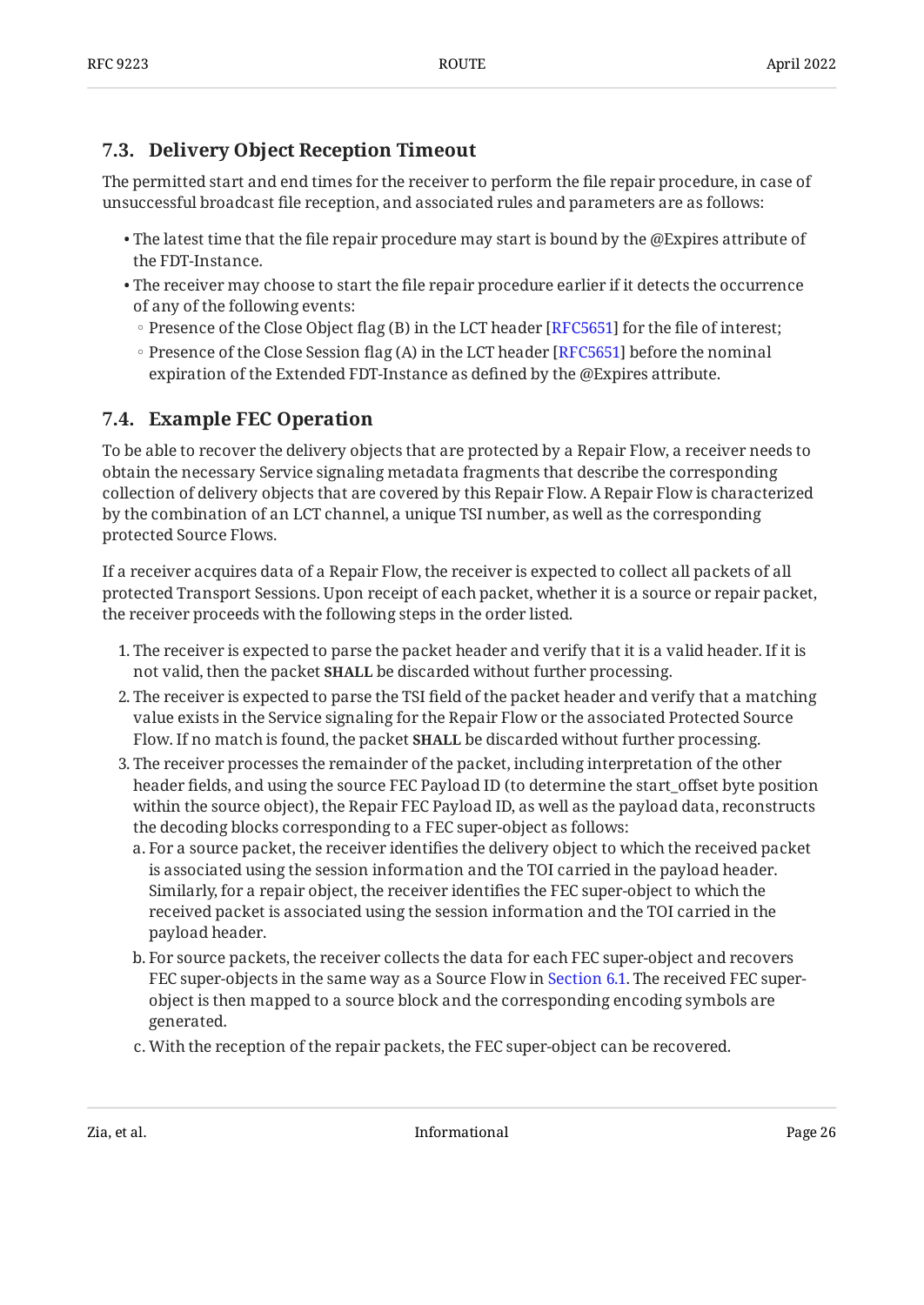<span id="page-26-0"></span>d. Once the FEC super-object is recovered, the individual delivery objects can be extracted.

## **[8. Considerations for De](#page-26-0)fining ROUTE Profiles**

Services (e.g., ATSC-ROUTE [ATSCA331], DVB-MABR [DVBMABR], etc.) may define specific ROUTE "profiles" based on this document in their respective standards organizations. An example is noted in the overview section: DVB has specified a profile of ATSC-ROUTE in DVB Adaptive Media Streaming over IP Multicast (DVB-MABR) [DVBMABR]. The definition has the following considerations. Services **MAY**

- $\bullet$  Restrict the signaling of certain values signaled in the LCT header and/or provision unused fields in the LCT header.
- $\bullet$  Restrict using certain LCT header extensions and/or add new LCT header extensions.
- $\bullet$  Restrict or limit usage of some Codepoints and/or assign semantics to service-specific Codepoints marked as reserved in this document.
- $\bullet$  Restrict usage of certain Service signaling attributes and/or add their own service metadata.

Services **SHALL NOT** redefine the semantics of any of the ROUTE attributes in LCT headers and extensions, as well as Service signaling attributes already specified in this document.

<span id="page-26-1"></span>By following these guidelines, services can define profiles that are interoperable.

## <span id="page-26-2"></span>**[9. ROUTE Concepts](#page-26-1)**

### **[9.1. ROUTE Modes of Delivery](#page-26-2)**

Different ROUTE delivery modes specified in [Section 4](#page-12-1) are optimized for delivery of different types of media data. For example, File Mode is specifically optimized for delivering DASH content using Segment Template with number substitution. Using File Template in EFDT avoids the need for the repeated sending of metadata as outlined in the following section. Same optimizations, however, cannot be used for time substitution and segment timeline where the addressing of each segment is time dependent and in general does not follow a fixed or repeated pattern. In this case, Entity Mode is more optimized since it carries the file location in band. Also, Entity Mode can be used to deliver a file or part of the file using HTTP Partial Content response headers.

### <span id="page-26-3"></span>**[9.2. File Mode Optimizations](#page-26-3)**

In File Mode, the delivery object represents an Application Object. This mode replicates FLUTE as defined in RFC 6726 [\[RFC6726\]](#page-32-1) but with the ability to send static and pre-known file metadata out of band.

In FLUTE, FDT-Instances are delivered in band and need to be generated and delivered in real time if objects are generated in real time at the sender. These FDT-Instances have some differencesas compared to the FDT specified in Section 3.4.2 of [RFC6726] and Section 7.2.10 of MBMS [\[MBMS\]](#page-32-4). The key difference is that besides separated delivery of file metadata from the delivery object it describes, the FDT functionality in ROUTE may be extended by additional file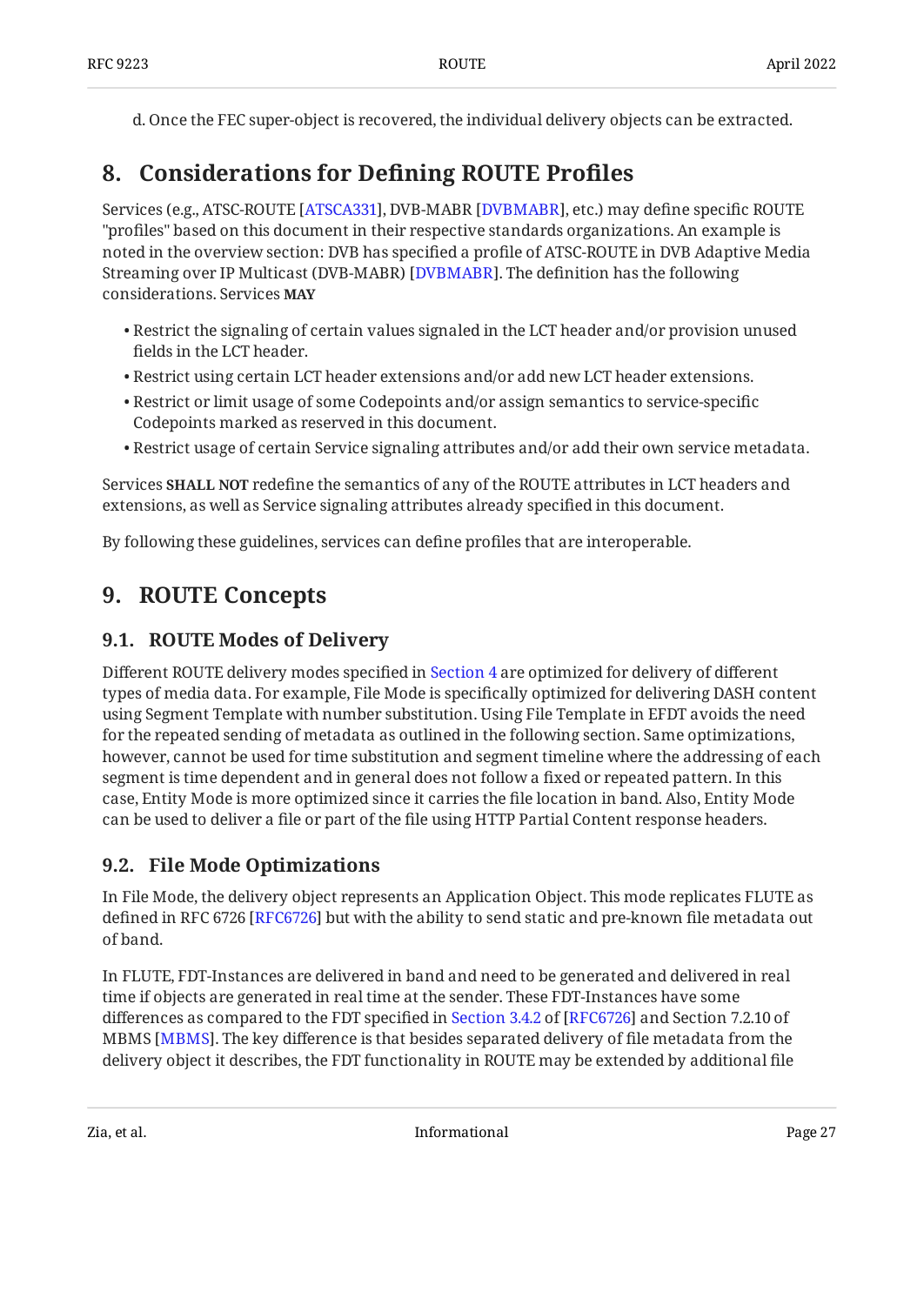metadata and rules that enable the receiver to generate the Content-Location attribute of the File element of the FDT, on the fly. This is done by using information in both the extensions to the FDT and the LCT header. The combination of pre-delivery of static file metadata and receiver self generation of dynamic file metadata avoids the necessity of continuously sending the FDT-Instances for real-time objects. Such modified FDT functionality in ROUTE is referred to as the Extended FDT.

### <span id="page-27-0"></span>**[9.3. In-Band Signaling of Object Transfer Length](#page-27-0)**

As an extension to FLUTE, ROUTE allows for using EXT\_TOL LCT header extension with 24 bits or, if required, 48 bits to signal the Transfer Length directly within the ROUTE packet.

The transport object length can also be determined without the use of EXT\_TOL by examining the LCT packet with the Close Object flag (B). However, if this packet is lost, then the EXT\_TOL information can be used by the receiver to determine the transport object length.

Applications using ROUTE for delivery of low-latency streaming content may make use of this feature for sender-end latency optimizations: the sender does not have to wait for the completion of the packaging of a whole Application Object to find its Transfer Length to be included in the FDT before the sending can start. Rather, partially encoded data can already be started to be sent via the ROUTE sender. As the time approaches when the encoding of the Application Object is nearing completion, and the length of the object becomes known (e.g., the time of writing the last CMAF Chunk of a DASH segment), only then the sender can signal the object length using the EXT TOL LCT header. For example, for a 2-second DASH segment with 100-millisecond chunks, it may result in saving up to 1.9 second latency at the sending end.

### <span id="page-27-1"></span>**[9.4. Repair Protocol Concepts](#page-27-1)**

The ROUTE repair protocol is FEC-based and is enabled as an additional layer between the transport layer (e.g., UDP) and the object delivery layer protocol. The FEC reuses concepts of the FEC Framework defined in RFC 6363 [[RFC6363\]](#page-31-13), but in contrast to the FEC Framework in RFC 6363 [[RFC6363\]](#page-31-13), the ROUTE repair protocol does not protect packets but instead protects delivery objects as delivered in the source protocol. In addition, as an extension to FLUTE, it supports the protection of multiple objects in one source block which is in alignment with the FEC Framework as defined in RFC 6363 [RFC6363]. Each FEC source block may consist of parts of a delivery object, as a single delivery object (similar to FLUTE) or multiple delivery objects that are bundled prior to FEC protection. ROUTE FEC makes use of FEC schemes in a similar way as those defined in RFC 5052 [[RFC5052\]](#page-31-12) and uses the terminology of that document. The FEC scheme defines the FEC encoding and decoding as well as the protocol fields and procedures used to identify packet payload data in the context of the FEC scheme.

In ROUTE, all packets are LCT packets as defined in RFC 5651 [[RFC5651\]](#page-31-4). Source and repair packets may be distinguished by:

- Different ROUTE sessions, i.e., they are carried on different UDP/IP port combinations. •
- Different LCT channels, i.e., they use different TSI values in the LCT header. •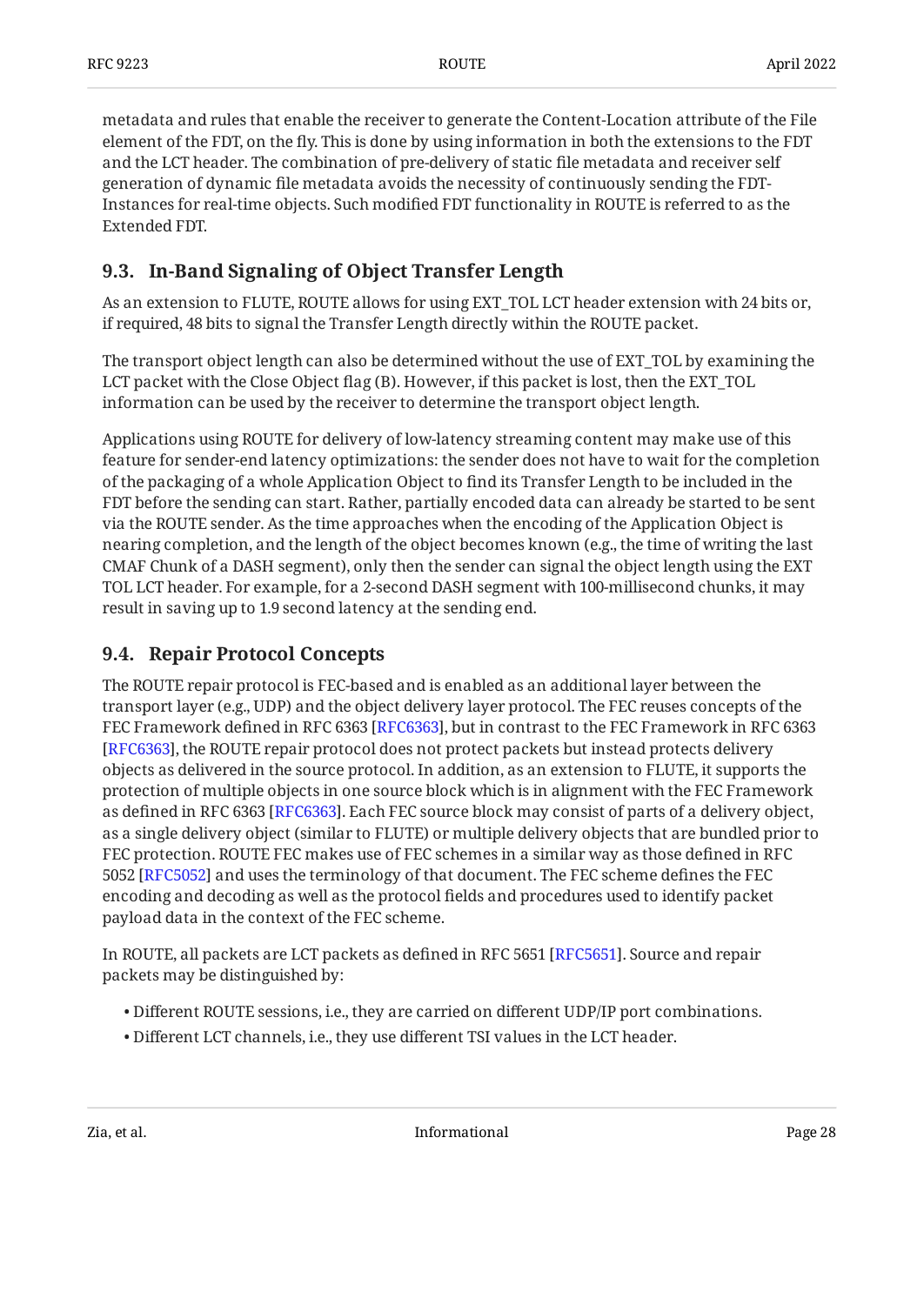$\bullet$  The most significant PSI bit in the LCT, if carried in the same LCT channel. This mode of operation is mostly suitable for FLUTE-compatible deployments.

## <span id="page-28-0"></span>**[10. Interoperability Chart](#page-28-0)**

As noted in prevision sections, ATSC-ROUTE [ATSCA331] and DVB-MABR [DVBMABR] are considered services using this document that constrain specific features as well as add new ones. In this context, the following table is an informative comparison of the interoperability of ROUTE as specified in this document with ATSC-ROUTE [ATSCA331] and DVB-MABR [DVBMABR]:

<span id="page-28-1"></span>

| Element                  | <b>ATSC-ROUTE</b>                                                                        | <b>This Document</b>                                                                                                                                                                                                       | <b>DVB-MABR</b>                                                                  |
|--------------------------|------------------------------------------------------------------------------------------|----------------------------------------------------------------------------------------------------------------------------------------------------------------------------------------------------------------------------|----------------------------------------------------------------------------------|
| LCT header<br>field      | PSI LSB set to 0 for<br>Source Flow                                                      | Not defined                                                                                                                                                                                                                | Set to 1 for<br>Source Flow<br>for CMAF<br>Random<br>Access chunk                |
|                          | CCI may be set to 0                                                                      | CCI may be set to EPT for Source Flow                                                                                                                                                                                      |                                                                                  |
| LCT header<br>extensions | EXT_ROUTE_<br>PRESENTATION_TIME<br>Header used for Media<br>Delivery Event (MDE)<br>mode | Not defined; may be added by<br>a profile.                                                                                                                                                                                 | Shall not be<br>used.                                                            |
|                          | <b>EXT_TIME Header</b><br>linked to MDE mode in<br>Annex A.3.7.2<br>[ATSCA331]           | EXT_TIME Header may be used regardless (for<br>FDT-Instance@Expires calculation)                                                                                                                                           |                                                                                  |
| Codepoints               | Full set                                                                                 | Does not specify range 11 -<br>255 (leaves to profiles)                                                                                                                                                                    | Restricted to 5<br>- 9                                                           |
| Session<br>metadata      | <b>Full set</b>                                                                          | Only defines a small subset of<br>data necessary for setting up<br>Source and Repair Flows.<br>Does not define format or<br>encoding of data except if<br>data is integral/<br>alphanumerical. Leaves rest<br>to profiles. | Reuses A/331<br>metadata,<br>duplicated<br>from its own<br>Service<br>signaling. |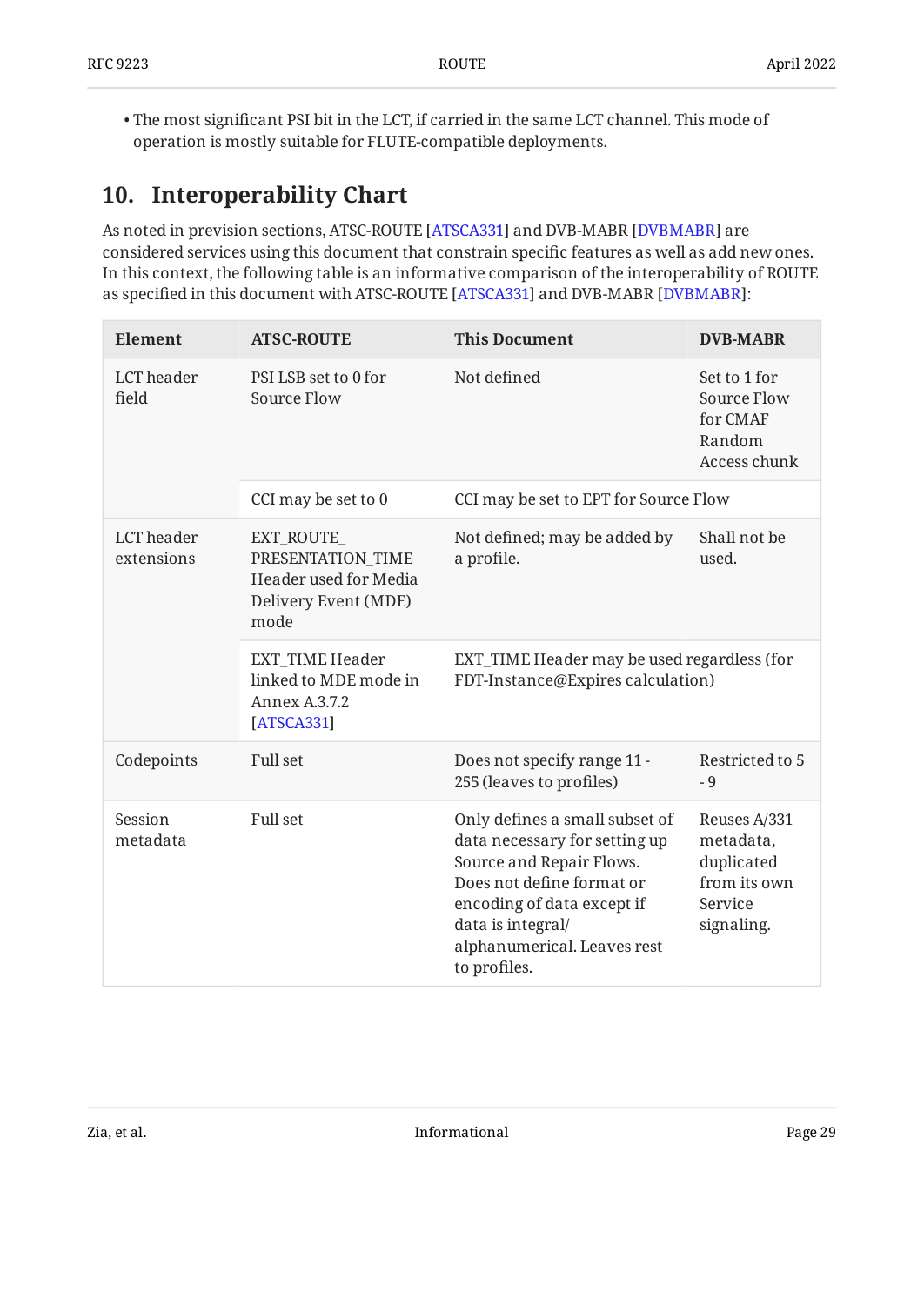| <b>Element</b>                        | <b>ATSC-ROUTE</b>                                          | <b>This Document</b>                                                             | <b>DVB-MABR</b>                                      |
|---------------------------------------|------------------------------------------------------------|----------------------------------------------------------------------------------|------------------------------------------------------|
| Extended FDT                          | Instance shall not be<br>sent with Source Flow             | Not restricted, may be<br>restricted by a profile.                               | Instance shall<br>not be sent<br>with Source<br>Flow |
|                                       | Only allowed in File Mode<br>No restriction                |                                                                                  |                                                      |
| Delivery<br>Object Mode               | File, Entity, Signed/unsigned package                      |                                                                                  | Signed/<br>unsigned<br>package not<br>allowed        |
| Sender<br>operation:<br>Packetization | Defined for DASH<br>segment                                | Defined for DASH segment and CMAF Chunks                                         |                                                      |
| Receiver<br>object<br>recovery        | Object handed to<br>application upon<br>complete reception | Object may be handed before completion if<br>MPD@availabilityTimeOffset signaled |                                                      |
|                                       |                                                            | Fast Stream acquisition guidelines provided                                      |                                                      |

<span id="page-29-0"></span>*[Table 3: Interoperability Chart](#page-28-1)* 

## <span id="page-29-1"></span>**[11. Security and Privacy Considerations](#page-29-0)**

### **[11.1. Security Considerations](#page-29-1)**

As noted in [Section 9](#page-26-1), ROUTE is aligned with FLUTE as specified in RFC 6726 [\[RFC6726\]](#page-32-1) and only diverges in certain signaling optimizations, especially for the real-time object delivery case. Hence, most of the security considerations documented in RFC 6726 [RFC6726] for the data flow itself, the session metadata (session control parameters in RFC 6726 [RFC6726]), and the associated building blocks apply directly to ROUTE as elaborated in the following along with some additional considerations.

Both encryption and integrity protection applied either on file or packet level, as recommended in the file corruption considerations of RFC 6726 [RFC6726]**, SHOULD** be used for ROUTE. Additionally, RFC 3740 [RFC3740] documents multicast security architecture in great detail with clear security recommendations that **SHOULD** be followed.

When ROUTE is carried over UDP and a reverse channel from receiver to sender is available, the security mechanisms provided in RFC 9147 [RFC9147] **SHOULD** be applied.

In regard to considerations for attacks against session description, this document does not specify the semantics or mechanism of delivery of session metadata, though the same threats apply for service using ROUTE as well. Hence, a service using ROUTE **SHOULD** take these threats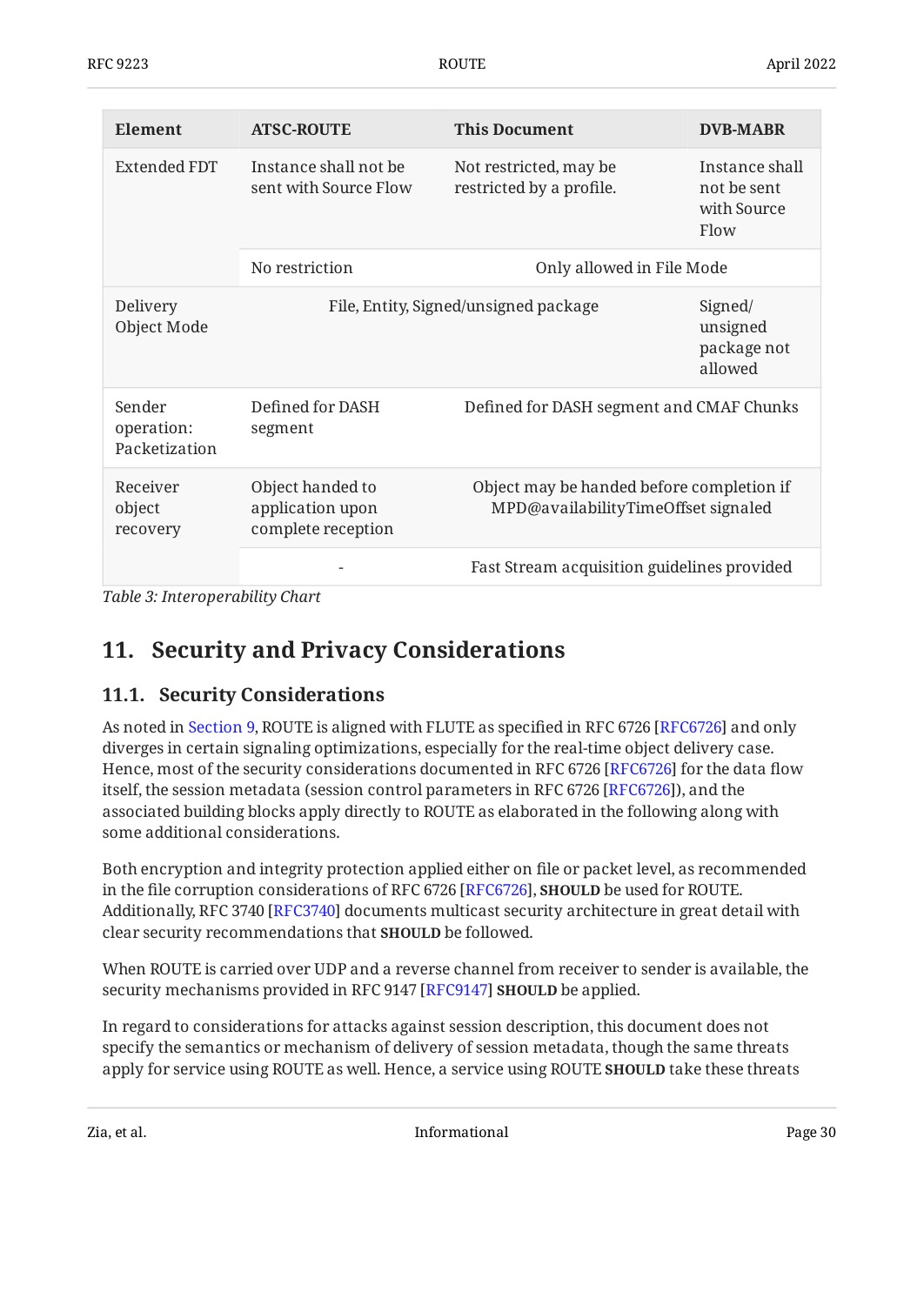into consideration and address them appropriately following the guidelines provided by RFC 6726 [[RFC6726\]](#page-32-1). Additionally, to the recommendations of RFC 6726 [RFC6726], for Internet connected devices, services **SHOULD** enable clients to access the session description information using HTTPS with customary authentication/authorization, instead of sending this data via multicast/ broadcast, since considerable security work has been done already in this unicast domain, which can enable highly secure access of session description data. Accessing via unicast, however, will have different privacy considerations, noted in [Section 11.2.](#page-30-0) Note that in general the multicast/ broadcast stream is delayed with respect to the unicast stream. Therefore, the session description protocol **SHOULD** be time synchronized with the broadcast stream, particularly if the session description contains security-related information.

In regard to FDT, there is one key difference for File Mode when using File Template in EFDT, which avoids repeated sending of FDT-Instances and hence, the corresponding threats noted in RFC 6726 [RFC6726] do not apply directly to ROUTE in this case. The threat, however, is shifted to the ALC/LCT headers, since they carry the additional signaling that enables determining Content-Location and File@Transfer-Length in this case. Hence, integrity protection recommendations of ALC/LCT header **SHOULD** be considered with higher emphasis in this case for ROUTE.

Finally, attacks against the congestion control building block for the case of ROUTE can impact the optional fast stream acquisition specified in [Section 6.2](#page-23-0). Receivers **SHOULD** have robustness against timestamp values that are suspicious, e.g., by comparing the signaled time in the LCT headers with the approximate time signaled by the MPD, and **SHOULD** discard outlying values. Additionally, receivers **MUST** adhere to the expiry timelines as specified in [Section 6](#page-21-0). Integrity protection mechanisms documented in RFC 6726 [RFC6726] **SHOULD** be used to address this threat.

### <span id="page-30-0"></span>**[11.2. Privacy Considerations](#page-30-0)**

Encryption mechanisms recommended for security considerations in [Section 11.1](#page-29-1) **SHOULD** also be applied to enable privacy and protection from snooping attacks.

Since this protocol is primarily targeted for IP multicast/broadcast environments where the end user is mostly listening, identity protection and user data retention considerations are more protected than in the unicast case. Best practices for enabling privacy on IP multicast/broadcast be applied by the operators, e.g., ["Recommendations for DNS Privacy Service Operators"](#page-32-11) **SHOULD** in RFC 8932 [RFC8932].

However, if clients access session description information via HTTPS, the same privacy considerations and solutions **SHALL** apply to this access as for regular HTTPS communication, an area that is very well studied and the concepts of which are being integrated directly into newer transport protocols such as IETF QUIC [RFC9000] enabling HTTP/3 [HTTP3]. Hence, such newer protocols **SHOULD** be used to foster privacy.

Note that streaming services **MAY** contain content that may only be accessed via DRM (digital rights management) systems. DRM systems can prevent unauthorized access to content delivered via ROUTE.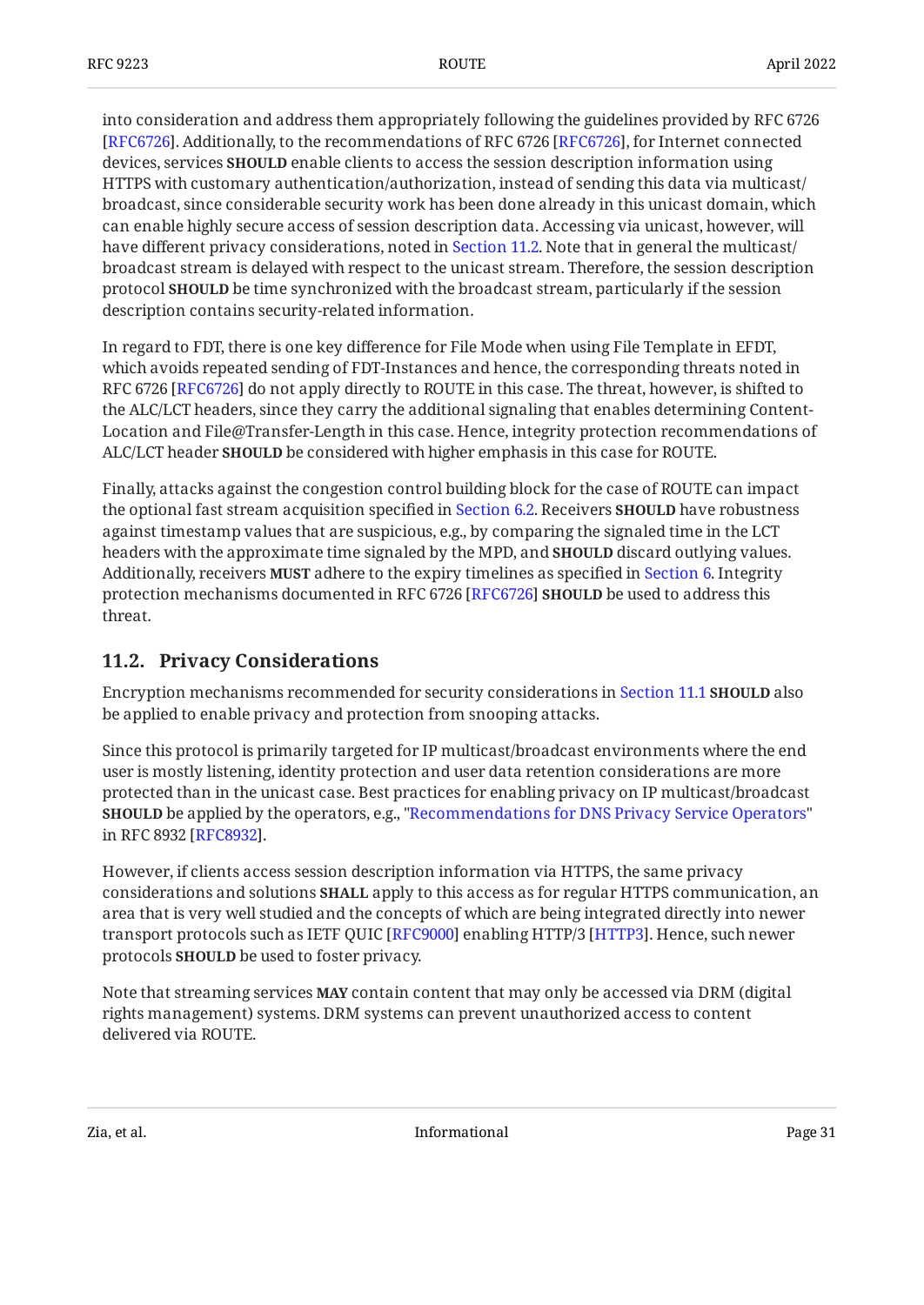### <span id="page-31-0"></span>**[12. IANA Considerations](#page-31-0)**

<span id="page-31-1"></span>This document has no IANA actions.

### <span id="page-31-2"></span>**[13. References](#page-31-1)**

#### **[13.1. Normative References](#page-31-2)**

- <span id="page-31-13"></span><span id="page-31-12"></span><span id="page-31-11"></span><span id="page-31-10"></span><span id="page-31-9"></span><span id="page-31-8"></span><span id="page-31-7"></span><span id="page-31-6"></span><span id="page-31-5"></span><span id="page-31-4"></span><span id="page-31-3"></span>**[ATSCA331]** Advanced Television Systems Committee, "Signaling, Delivery, Synchronization, and Error Protection", ATSC Standard A/331:2022-03, March 2022.
	- **[RFC1952]** Deutsch, P., "GZIP file format specification version 4.3", RFC 1952, DOI 10.17487/ RFC1952, May 1996, <https://www.rfc-editor.org/info/rfc1952>.
	- **[RFC2119]** Bradner, S., "Key words for use in RFCs to Indicate Requirement Levels", BCP 14, RFC 2119, DOI 10.17487/RFC2119, March 1997, [<https://www.rfc-editor.org/info/](https://www.rfc-editor.org/info/rfc2119) . [rfc2119](https://www.rfc-editor.org/info/rfc2119)>
	- **[RFC2557]** Palme, J., Hopmann, A., and N. Shelness, "MIME Encapsulation of Aggregate Documents, such as HTML (MHTML)", RFC 2557, DOI 10.17487/RFC2557, March 1999, <[https://www.rfc-editor.org/info/rfc2557>](https://www.rfc-editor.org/info/rfc2557).
	- **[RFC3986]** Berners-Lee, T., Fielding, R., and L. Masinter, "Uniform Resource Identifier (URI): Generic Syntax", STD 66, RFC 3986, DOI 10.17487/RFC3986, January 2005, [<https://](https://www.rfc-editor.org/info/rfc3986) . [www.rfc-editor.org/info/rfc3986>](https://www.rfc-editor.org/info/rfc3986)
	- **[RFC5052]** Watson, M., Luby, M., and L. Vicisano, "Forward Error Correction (FEC) Building Block", RFC 5052, DOI 10.17487/RFC5052, August 2007, [<https://www.rfc-editor.org/](https://www.rfc-editor.org/info/rfc5052) . [info/rfc5052>](https://www.rfc-editor.org/info/rfc5052)
	- [RFC5445] Watson, M., "Basic Forward Error Correction (FEC) Schemes", RFC 5445, DOI 10.17487/RFC5445, March 2009, <[https://www.rfc-editor.org/info/rfc5445>](https://www.rfc-editor.org/info/rfc5445).
	- **[RFC5651]** Luby, M., Watson, M., and L. Vicisano, "Layered Coding Transport (LCT) Building Block", RFC 5651, DOI 10.17487/RFC5651, October 2009, [<https://www.rfc-](https://www.rfc-editor.org/info/rfc5651). [editor.org/info/rfc5651](https://www.rfc-editor.org/info/rfc5651)>
	- **[RFC5775]** Luby, M., Watson, M., and L. Vicisano, "Asynchronous Layered Coding (ALC) Protocol Instantiation", RFC 5775, DOI 10.17487/RFC5775, April 2010, [<https://](https://www.rfc-editor.org/info/rfc5775) . [www.rfc-editor.org/info/rfc5775>](https://www.rfc-editor.org/info/rfc5775)
	- **[RFC6330]** Luby, M., Shokrollahi, A., Watson, M., Stockhammer, T., and L. Minder, "RaptorQ , , Forward Error Correction Scheme for Object Delivery" RFC 6330 DOI 10.17487/ RFC6330, August 2011, <https://www.rfc-editor.org/info/rfc6330>.
	- **[RFC6363]** Watson, M., Begen, A., and V. Roca, "Forward Error Correction (FEC) Framework", RFC 6363, DOI 10.17487/RFC6363, October 2011, [<https://www.rfc-editor.org/info/](https://www.rfc-editor.org/info/rfc6363) . [rfc6363](https://www.rfc-editor.org/info/rfc6363)>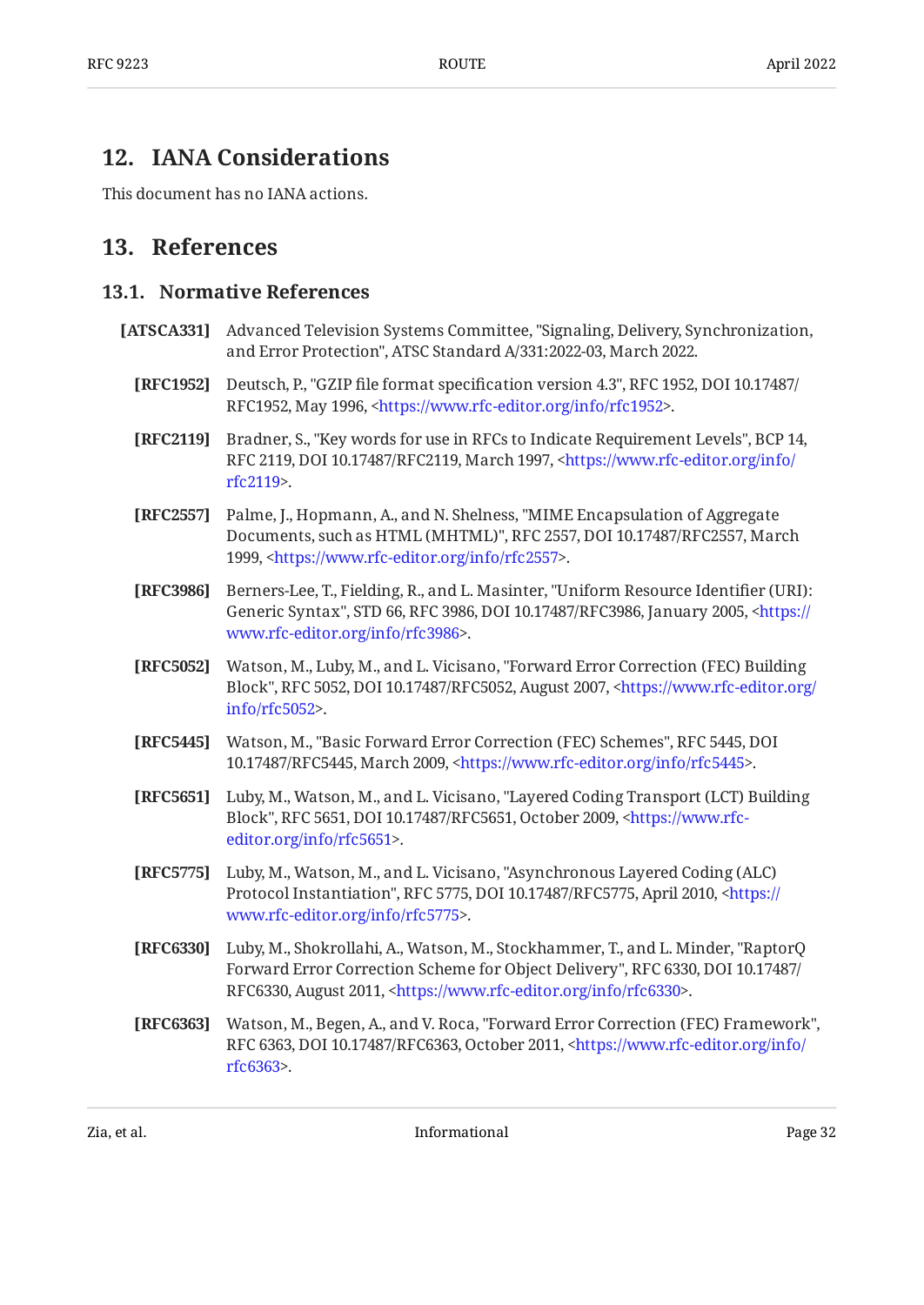- <span id="page-32-1"></span>**[RFC6726]** Paila, T., Walsh, R., Luby, M., Roca, V., and R. Lehtonen, "FLUTE - File Delivery over Unidirectional Transport", RFC 6726, DOI 10.17487/RFC6726, November 2012, . [<https://www.rfc-editor.org/info/rfc6726](https://www.rfc-editor.org/info/rfc6726)>
- <span id="page-32-8"></span>**[RFC7231]** Fielding, R., Ed. and J. Reschke, Ed., "Hypertext Transfer Protocol (HTTP/1.1): Semantics and Content", RFC 7231, DOI 10.17487/RFC7231, June 2014, <[https://](https://www.rfc-editor.org/info/rfc7231) . [www.rfc-editor.org/info/rfc7231>](https://www.rfc-editor.org/info/rfc7231)
- <span id="page-32-7"></span>**[RFC8174]** Leiba, B., "Ambiguity of Uppercase vs Lowercase in RFC 2119 Key Words", BCP 14, RFC 8174, DOI 10.17487/RFC8174, May 2017, <[https://www.rfc-editor.org/info/](https://www.rfc-editor.org/info/rfc8174) . [rfc8174](https://www.rfc-editor.org/info/rfc8174)>
- <span id="page-32-9"></span>**[RFC8551]** Schaad, J., Ramsdell, B., and S. Turner, "Secure/Multipurpose Internet Mail Extensions (S/MIME) Version 4.0 Message Specification", RFC 8551, DOI 10.17487/ RFC8551, April 2019, <https://www.rfc-editor.org/info/rfc8551>.

#### <span id="page-32-3"></span><span id="page-32-0"></span>**[13.2. Informative References](#page-32-0)**

- **[CMAF]** International Organization for Standardization, "Information technology -format (CMAF) for segmented media", First edition, ISO/IEC FDIS 23000-19, January 2018, <https://www.iso.org/standard/71975.html>. Multimedia application format (MPEG-A) -- Part 19: Common media application
- <span id="page-32-2"></span>**[DASH]** , International Organization for Standardization "Information technology description and segment formats", Fourth edition, ISO/IEC 23009-1:2019, December 2019, <https://www.iso.org/standard/79329.html>. Dynamic adaptive streaming over HTTP (DASH) - Part 1: Media presentation
- <span id="page-32-12"></span><span id="page-32-11"></span><span id="page-32-10"></span><span id="page-32-6"></span><span id="page-32-5"></span><span id="page-32-4"></span>**[DVBMABR]** ETSI, "Digital Video Broadcasting (DVB); Adaptive media streaming over IP multicast", version 1.1.1, ETSI TS 103 769, November 2020.
	- **[HTTP3]** Bishop, M., Ed., "Hypertext Transfer Protocol Version 3 (HTTP/3)", Work in Progress, Internet-Draft, draft-ietf-quic-http-34, 2 February 2021, [<https://](https://datatracker.ietf.org/doc/html/draft-ietf-quic-http-34) . [datatracker.ietf.org/doc/html/draft-ietf-quic-http-34>](https://datatracker.ietf.org/doc/html/draft-ietf-quic-http-34)
	- **[MBMS]** , ETSI "Universal Mobile Telecommunications Systems (UMTS); LTE; 5G; Multimedia Broadcast/Multicast Service (MBMS); Protocols and codecs", version 16.9.1, ETSI TS 126 346, May 2021.
	- **[RFC3740]** Hardjono, T. and B. Weis, "The Multicast Group Security Architecture", RFC 3740, DOI 10.17487/RFC3740, March 2004, <https://www.rfc-editor.org/info/rfc3740>.
	- **[RFC6968]** Roca, V. and B. Adamson, "FCAST: Object Delivery for the Asynchronous Layered Coding (ALC) and NACK-Oriented Reliable Multicast (NORM) Protocols", RFC 6968, DOI 10.17487/RFC6968, July 2013, <https://www.rfc-editor.org/info/rfc6968>.
	- **[RFC8932]** Dickinson, S., Overeinder, B., van Rijswijk-Deij, R., and A. Mankin, "Recommendations for DNS Privacy Service Operators", BCP 232, RFC 8932, DOI 10.17487/RFC8932, October 2020, <https://www.rfc-editor.org/info/rfc8932>.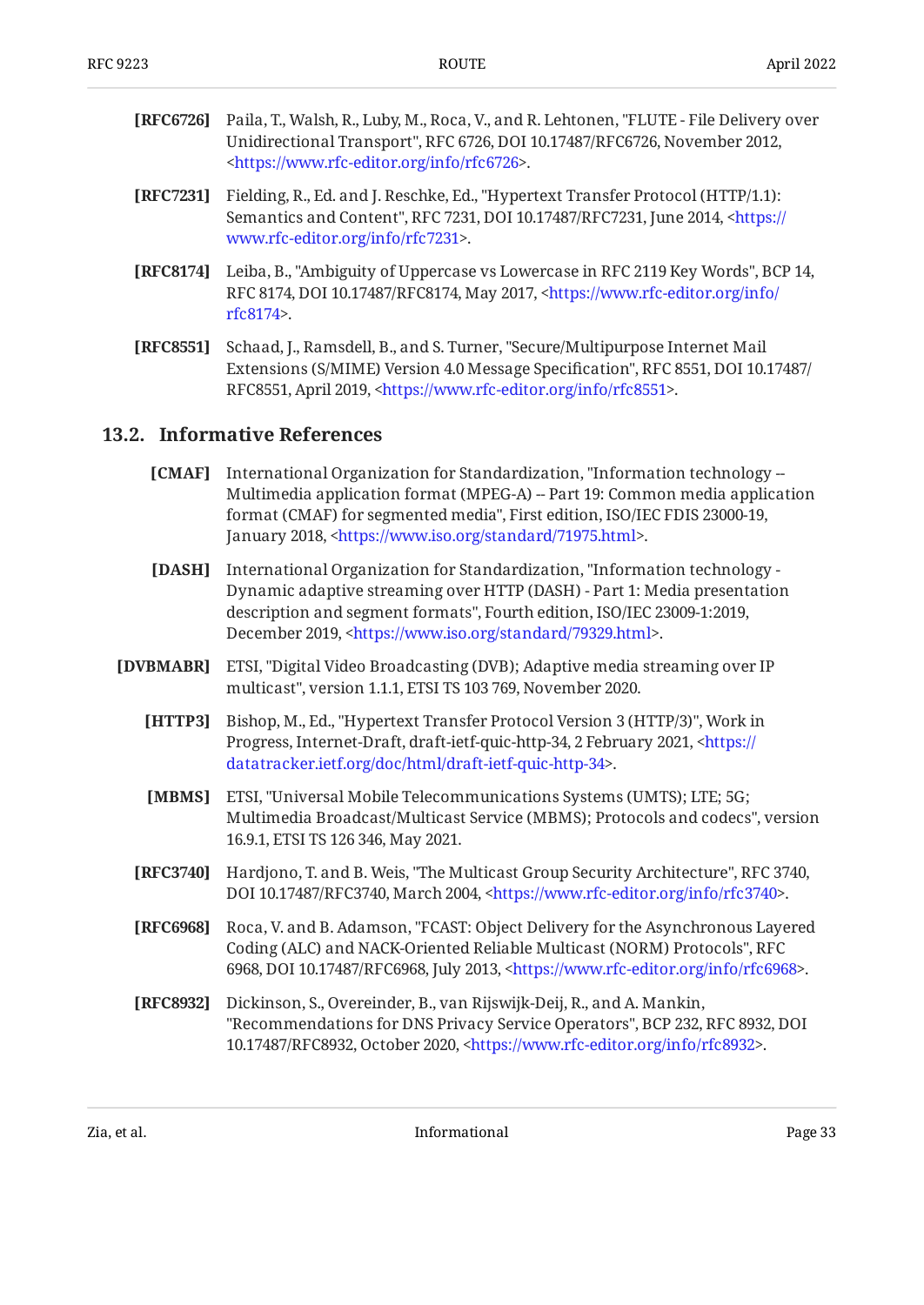- <span id="page-33-3"></span>**[RFC9000]** Iyengar, J., Ed. and M. Thomson, Ed., "QUIC: A UDP-Based Multiplexed and Secure Transport", RFC 9000, DOI 10.17487/RFC9000, May 2021, [<https://www.rfc-](https://www.rfc-editor.org/info/rfc9000). [editor.org/info/rfc9000](https://www.rfc-editor.org/info/rfc9000)>
- <span id="page-33-2"></span>**[RFC9147]** Rescorla, E., Tschofenig, H., and N. Modadugu, "The Datagram Transport Layer Security (DTLS) Protocol Version 1.3", RFC 9147, DOI 10.17487/RFC9147, April 2022, . [<https://www.rfc-editor.org/info/rfc9147](https://www.rfc-editor.org/info/rfc9147)>

## <span id="page-33-0"></span>**[Acknowledgments](#page-33-0)**

As outlined in the introduction and in ROUTE concepts in [Section 9,](#page-26-1) the concepts specified in this document are the culmination of the collaborative work of several experts and organizations over the years. The authors would especially like to acknowledge the work and efforts of the following people and organizations to help realize the technologies described in this document (in no specific order): Mike Luby, Kent Walker, Charles Lo, and other colleagues from Qualcomm Incorporated, LG Electronics, Nomor Research, Sony, and BBC R&D.

## <span id="page-33-1"></span>**[Authors' Addresses](#page-33-1)**

#### **Waqar Zia**

Qualcomm CDMA Technologies GmbH Anzinger Str. 13 81671 Munich Germany Email: [wzia@qti.qualcomm.com](mailto:wzia@qti.qualcomm.com)

#### **Thomas Stockhammer**

Qualcomm CDMA Technologies GmbH Anzinger Str. 13 81671 Munich Germany Email: [tsto@qti.qualcomm.com](mailto:tsto@qti.qualcomm.com)

#### **Lenaig Chaponniere**

Qualcomm Technologies Inc. 5775 Morehouse Drive San Diego, CA 92121 United States of America Email: [lguellec@qti.qualcomm.com](mailto:lguellec@qti.qualcomm.com)

#### **Giridhar Mandyam**

Qualcomm Technologies Inc. 5775 Morehouse Drive San Diego, CA 92121 United States of America Email: [mandyam@qti.qualcomm.com](mailto:mandyam@qti.qualcomm.com)